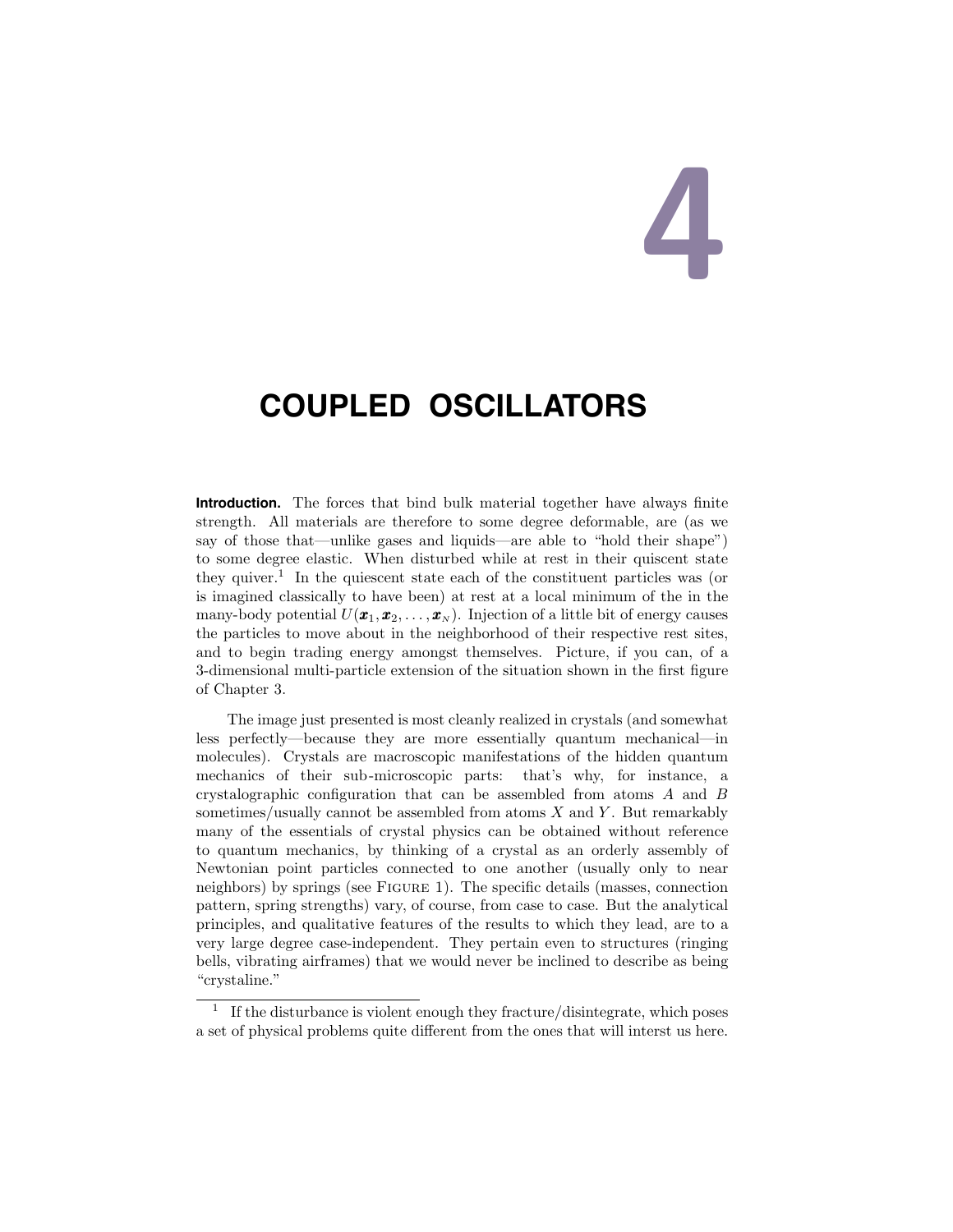

FIGURE 1: A simple "classical crystal," an arrangement of Newtonian point masses connected to one another by springs. We are interested in the vibrational properties of such systems.

It is to avoid distracting notational complexities and to gain access to various graphic devices that we will, at least initially, abandon two space dimensions, looking to the physics of "one-dimensional crystals." And we begin with discussion of the simplest of those—a discussion which will serve already to expose all of the most characteristic general features of the physics of vibrating multi-particle systems.

**1. A simple "one-dimensional crystal."** Working from Figure 2, we have

$$
m_1\ddot{x}_1 = F_1 + F_{12} = F_1^{\text{net}}
$$

$$
m_2\ddot{x}_2 = F_2 + F_{21} = F_2^{\text{net}}
$$

where

- $F_i$  refers to the force <u>externally impressed</u> upon  $m_i$
- $F_{ij}$  refers to the interactive force exerted <u>on  $m_i$  by  $m_j$ </u>. Newton's 3<sup>rd</sup> Law asserts that in all cases  $F_{ij} = -F_{ji}$ .

The forces could, in this instance, be read directly from the figure, but in more complicated cases it would be more efficient to introduce the potential energy function

$$
U(x_1, x_2) = \frac{1}{2}k_1x_1^2 + \frac{1}{2}K(x_2 - x_1)^2 + \frac{1}{2}k_2x_2^2
$$

and to compute

$$
F_1^{\text{net}} = -\frac{\partial U}{\partial x_1} = -k_1 x_1 + K(x_2 - x_1)
$$

$$
F_2^{\text{net}} = -\frac{\partial U}{\partial x_2} = -k_2 x_2 - K(x_2 - x_1)
$$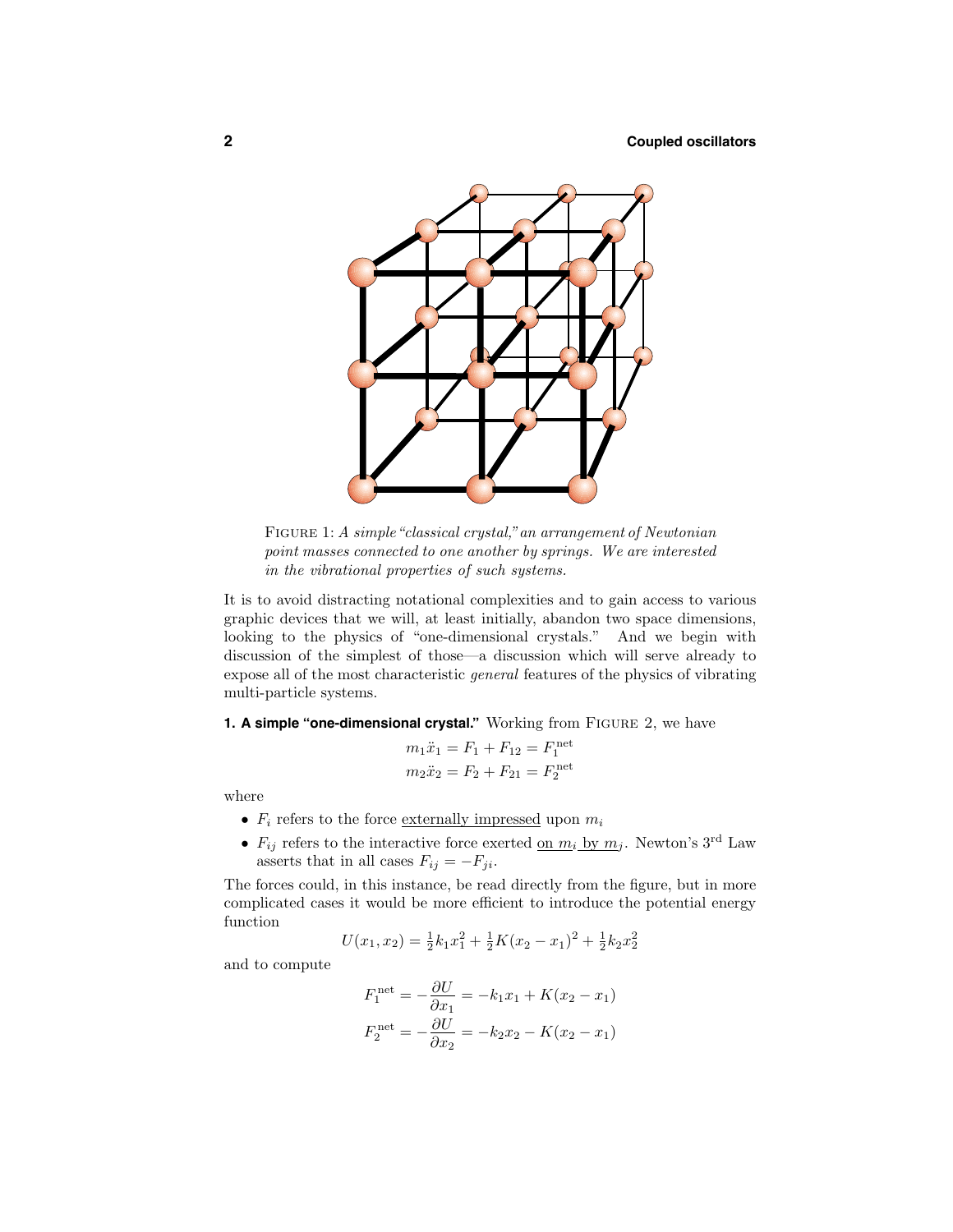

FIGURE 2: The top figure shows a pair of uncoupled oscillators. In the middle figure the oscillators have been coupled. In both figures the masses are shown in their equilibrium positions. The bottom figure establishes the notation we will use to work out the dynamics of such a system. The variables  $x_1$  and  $x_2$  are "excursion variables;" they quantify displacement from equilibrium.

We arrive thus at the coupled linear system of equations

$$
m_1\ddot{x}_1 = -(k_1 + K)x_1 + Kx_2 \nm_2\ddot{x}_2 = Kx_1 - (k_2 + K)x_2
$$
\n(1)

Notice that the equations decouple in the limit  $K \downarrow 0$ . And that we can write

$$
\mathbb{M}\ddot{x} + \mathbb{K}x = \mathbf{0} \tag{2.1}
$$

$$
\boldsymbol{x} \equiv \begin{pmatrix} x_1 \\ x_2 \end{pmatrix}, \quad \mathbb{M} \equiv \begin{pmatrix} m_1 & 0 \\ 0 & m_2 \end{pmatrix}, \quad \mathbb{K} \equiv \begin{pmatrix} k_1 + K & -K \\ -K & k_2 + K \end{pmatrix} \tag{2.2}
$$

Drawing inspiration now from the COMPLEX VARIABLE METHOD as it was described on page 3 of Chapter 3, we proceed from the **Ansatz**

$$
\mathbf{z}(t) = \mathbf{Z}e^{i\nu t} \quad \text{: all particles oscillate with the same frequency} \tag{3}
$$

to

$$
(\mathbb{K} - \nu^2 \mathbb{M}) \mathbf{Z} = \mathbf{0}
$$
 (4)

This equation will possess non-trivial solutions if and only if det  $(K - \nu^2 M) = 0$ ,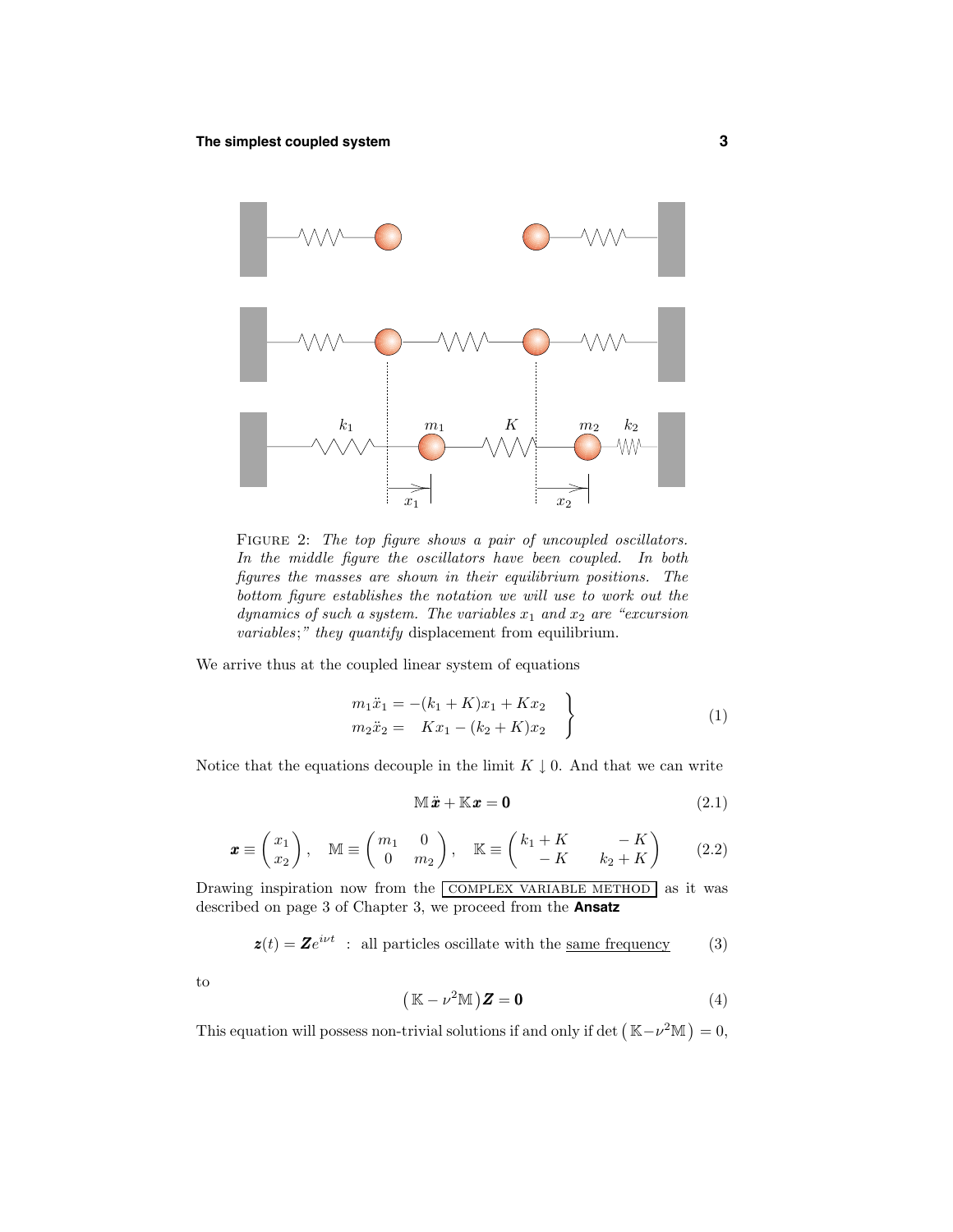which forces  $\nu^2$  to be one or the other of the roots of a certain second-order polynomial. It is to simplify the writing, and to better expose the essence of what is going on, that we at this point

assume 
$$
m_1 = m_2 \equiv m
$$
 and  $k_1 = k_2 \equiv k$ 

We agree, in other words, to look to the case in which identical particles are attached to identical springs and to each other. Writing

$$
\mathbb{S}(\nu^2) = \begin{pmatrix} k+K & -K \\ -K & k+K \end{pmatrix} - \nu^2 \begin{pmatrix} m & 0 \\ 0 & m \end{pmatrix}
$$

we have

$$
\det S(\nu^2) = m^2 \nu^4 - 2m(k+K)\nu^2 + (k^2 + 2kK)
$$

which has roots

$$
\begin{aligned}\n\omega_1^2 &= \frac{k}{m} & \text{is low} \\
\omega_2^2 &= \frac{k+2K}{m} & \text{is fast}\n\end{aligned}
$$
\n(5)

Mathematica now

$$
\text{responds} \left( \begin{array}{c} 1 \\ 1 \end{array} \right) \text{ to the command NullSpace} [\mathbb{S}(\omega_1^2)]
$$
\n
$$
\text{responds} \left( \begin{array}{c} 1 \\ -1 \end{array} \right) \text{ to the command NullSpace} [\mathbb{S}(\omega_1^2)]
$$

We conclude that all instances of

$$
\mathbf{x}(t) = \left\{ A_1 \cos \omega_1 t + B_1 \sin \omega_1 t \right\} \begin{pmatrix} 1 \\ 1 \end{pmatrix} + \left\{ A_2 \cos \omega_2 t + B_2 \sin \omega_2 t \right\} \begin{pmatrix} 1 \\ -1 \end{pmatrix}
$$
\n(6)

satisfy

$$
m\ddot{x}_1 = -(k + K)x_1 + Kx_2 \nmx_2 = Kx_1 - (k + K)x_2
$$
\n(7)

and that, since (6) contains four arbitrary constants  $\{A_1, B_1, A_2, B_2\}$ , it must provide the general solution of that coupled pair of second-order equations. Figures 3 provide graphical interpretations of the slow/fast components of (6), of which the general solution is a linear combination. They explain in particular why the slow solution is called the **sloshing mode**, and the fast solution the **breathing mode**.

Suppose, for example, it were stipulated that initially

$$
\boldsymbol{x}(0) = \begin{pmatrix} A \\ 0 \end{pmatrix} \quad \text{and} \quad \dot{\boldsymbol{x}}(0) = \begin{pmatrix} 0 \\ 0 \end{pmatrix}
$$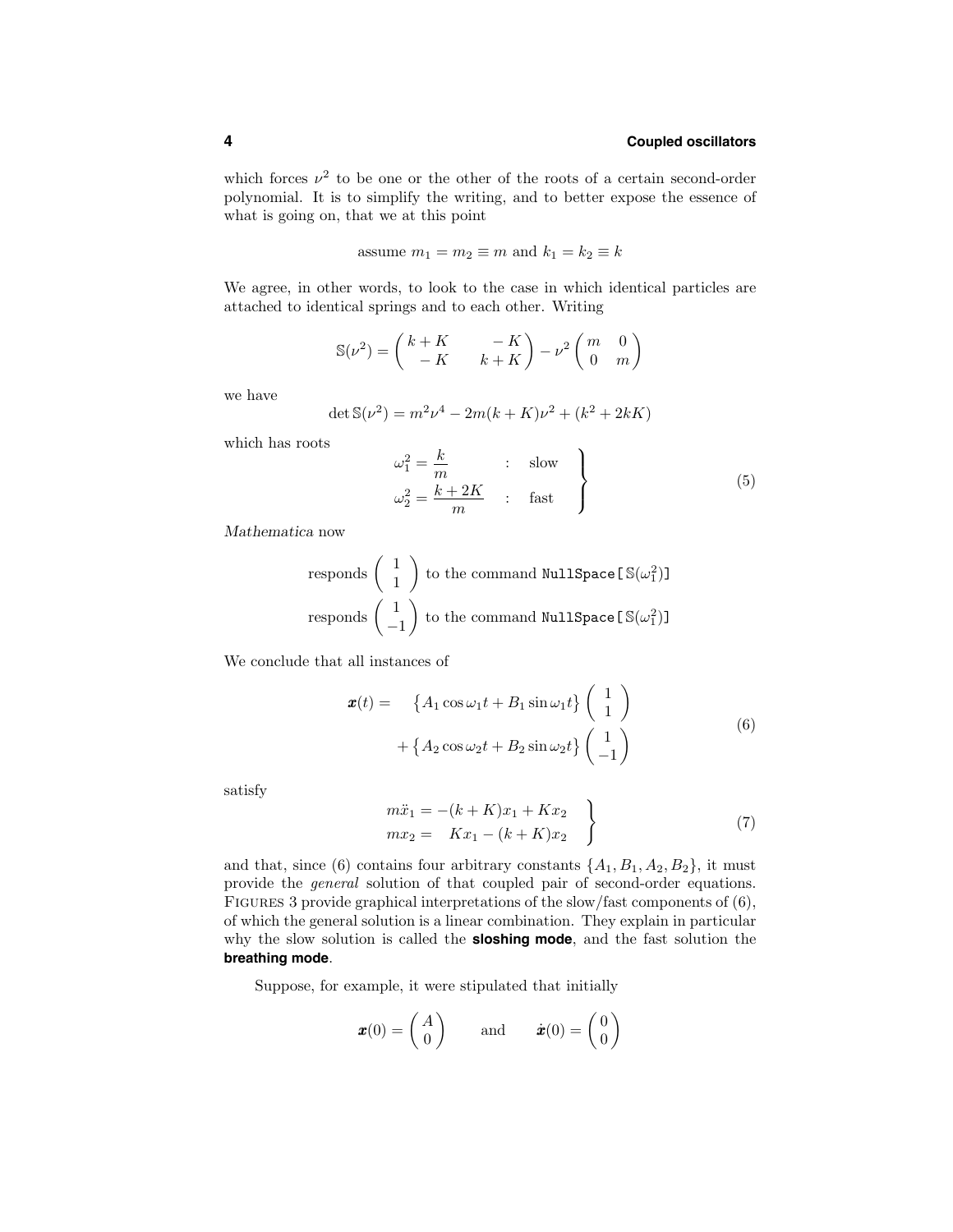

Figure 3A: **Sloshing mode**, motion described by the "slow solution"  $of (7)$ :

$$
\boldsymbol{x}_{\text{slow}}(t) = \left\{ A_1 \cos \omega_1 t + B_1 \sin \omega_1 t \right\} \begin{pmatrix} 1 \\ 1 \end{pmatrix} \tag{8.1}
$$

Note that in this instance the coupling spring K remains constantly unstretched; the particles move as would mass 2m on a spring of strength 2k.



Figure 3B: **Breathing mode**, motion described by the "fast solution"  $of (7):$ 

$$
\boldsymbol{x}_{\text{fast}}(t) = \left\{ A_2 \cos \omega_2 t + B_2 \sin \omega_2 t \right\} \begin{pmatrix} 1 \\ -1 \end{pmatrix} \tag{8.2}
$$

In this instance the K-spring is stretched maximally during each oscillation.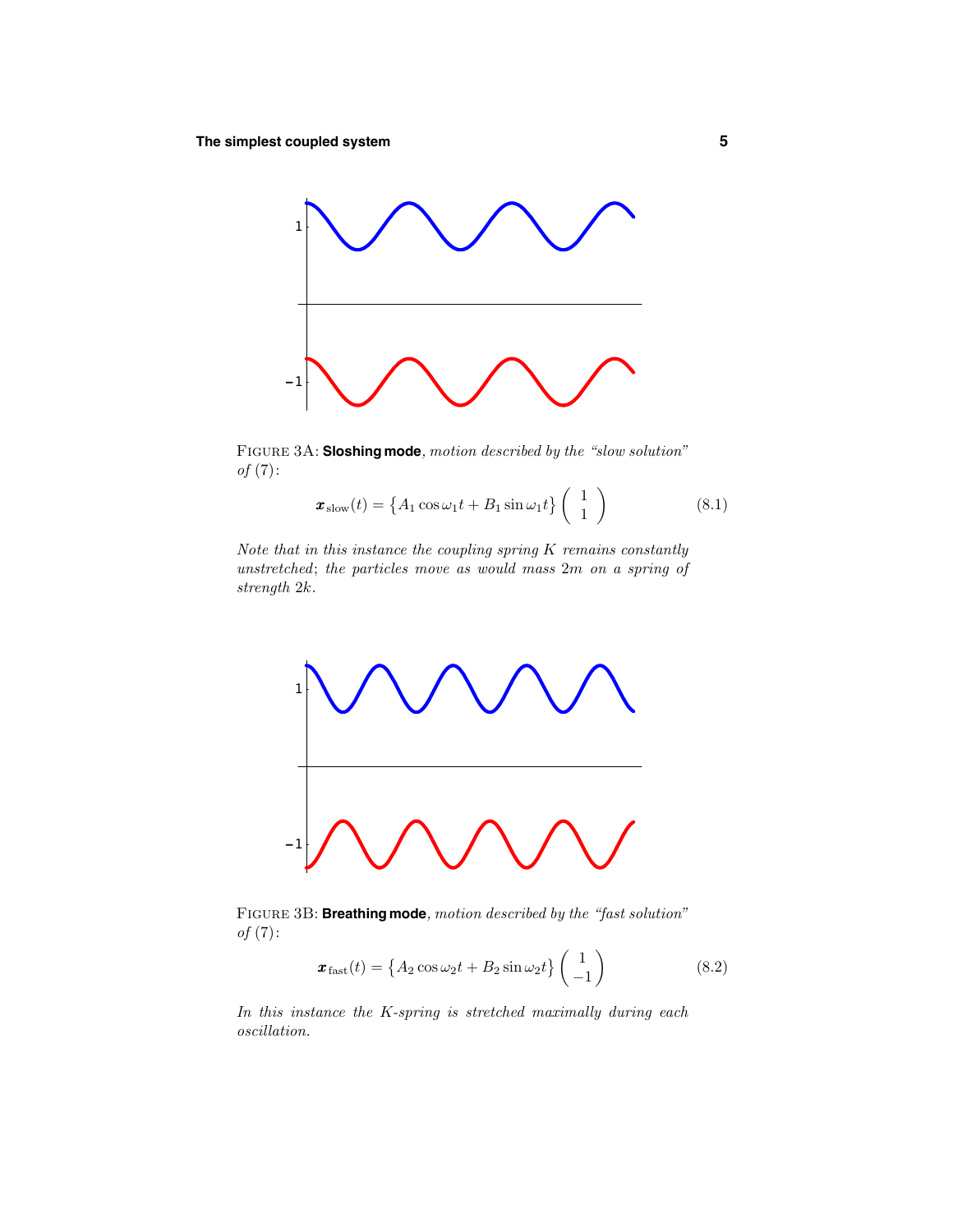

FIGURE 4: *Energy is initially invested in the compression of the* spring attached to the blue particle, which is in this instance only weakly coupled to the red particle. With the passage of time energy is traded back and forth between the two particles (and their associated springs).

We would then have

$$
A_1 + A_2 = A
$$
  

$$
A_1 - A_2 = 0
$$
  

$$
\omega_1 B_1 + \omega_2 B_2 = 0
$$
  

$$
\omega_1 B_1 - \omega_2 B_2 = 0
$$

giving

$$
A_1 = \frac{1}{2}A
$$
  
\n
$$
A_2 = \frac{1}{2}A
$$
  
\n
$$
B_1 = 0
$$
  
\n
$$
B_2 = 0
$$

The resulting function

$$
\boldsymbol{x}(t) = \frac{1}{2}A \left\{ \cos \omega_1 t \cdot \begin{pmatrix} 1 \\ 1 \end{pmatrix} + \cos \omega_2 t \cdot \begin{pmatrix} 1 \\ -1 \end{pmatrix} \right\} \tag{9}
$$

is graphed in Figure 4.

The pattern evident in the figure can be understood by an argument identical to that which in acoustics serves to account for "beats." We have (use *Mathematica*'s TrigFactor command)

$$
x_1(t) = \frac{1}{2}A\{\cos\omega_1 t + \cos\omega_2 t\}
$$
  
=  $A\cos\frac{1}{2}(\omega_2 - \omega_1)t \cdot \cos\frac{1}{2}(\omega_2 + \omega_1)t$ 

where  $\omega_2 = \left[\frac{k+2K}{m}\right]^{\frac{1}{2}} = \omega_1[1+2K/k]^{\frac{1}{2}} = \omega_1\{1+(K/k)+\cdots\}$ . Weak coupling means that  $K/k \ll 1$ , so we have  $\omega_2 = \omega_1 + \Delta \omega$  with  $\Delta \omega \approx \omega_1 \cdot (K/k)$ , giving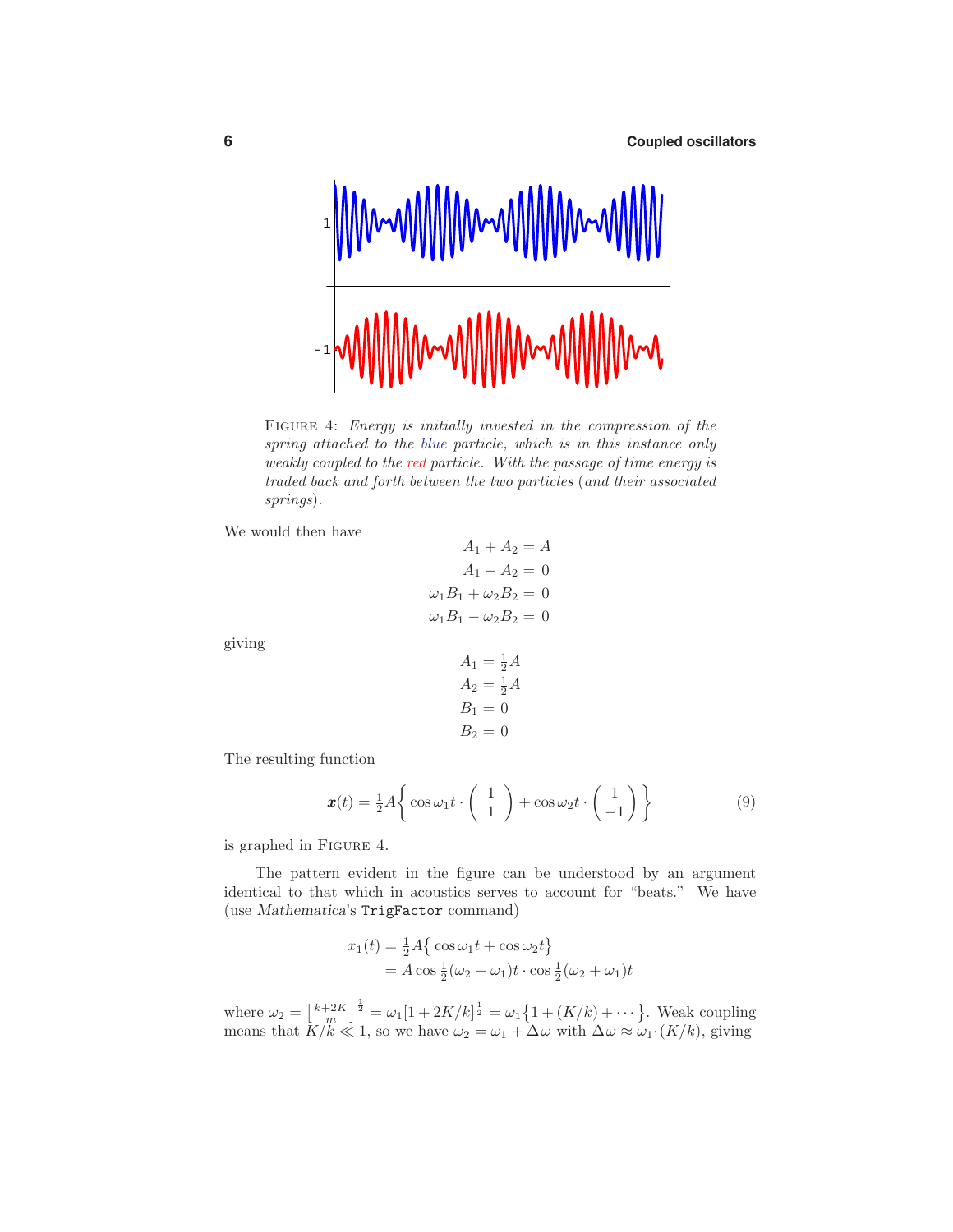#### **3-atom crystal 7**

$$
x_1(t) = A \cos[(\Delta \omega)t] \cdot \cos[\bar{\omega} t]
$$
  
= A (slow modulation factor)  

$$
\cdot \text{ (fast oscillation of mean frequency } \bar{\omega} \equiv \frac{\omega_1 + \omega_2}{2})
$$

Though technically the "energy exchange frequency" (beat frequency) is  $\Delta \omega$ , the *perceived* exchange frequency is  $2\Delta\omega$ , since it goes waa-waa per period.

The initial-condition-matching calculations that led to (9) are made much easier by the observation that the vectors

$$
\boldsymbol{X}_1 \equiv \frac{1}{\sqrt{2}} \begin{pmatrix} 1 \\ 1 \end{pmatrix} \quad \text{and} \quad \boldsymbol{X}_2 \equiv \frac{1}{\sqrt{2}} \begin{pmatrix} 1 \\ -1 \end{pmatrix} \tag{10}
$$

are orthogonal (are, in fact, orthonormal). For it is then immediate that

$$
\begin{aligned}\n\boldsymbol{x}_0 &= (\boldsymbol{x}_0 \cdot \boldsymbol{X}_1) \boldsymbol{X}_1 + (\boldsymbol{x}_0 \cdot \boldsymbol{X}_2) \boldsymbol{X}_2 \\
\dot{\boldsymbol{x}}_0 &= (\dot{\boldsymbol{x}}_0 \cdot \boldsymbol{X}_1) \boldsymbol{X}_1 + (\dot{\boldsymbol{x}}_0 \cdot \boldsymbol{X}_2) \boldsymbol{X}_2\n\end{aligned}\n\tag{11}
$$

from which we obtain

$$
\boldsymbol{x}(t) = \begin{cases} (\boldsymbol{x}_0 \cdot \boldsymbol{X}_1) \cos \omega_1 t + (\dot{\boldsymbol{x}}_0 \cdot \boldsymbol{X}_1) \frac{\sin \omega_1 t}{\omega_1} \end{cases} \mathbf{X}_1 + \left\{ (\boldsymbol{x}_0 \cdot \boldsymbol{X}_2) \cos \omega_1 t + (\dot{\boldsymbol{x}}_0 \cdot \boldsymbol{X}_2) \frac{\sin \omega_1 t}{\omega_1} \right\} \mathbf{X}_2
$$
\n(12)

The dynamical motion of  $\mathbf{x}(t)$  is displayed here as a superposition of the excited **normal modes**<sup>2</sup> of the system. We found it initially quite natural to write

$$
\mathbf{x} = x_1 \mathbf{e}_1 + x_2 \mathbf{e}_2 \quad \text{with} \quad \mathbf{e}_1 \equiv \begin{pmatrix} 1 \\ 0 \end{pmatrix}, \ \mathbf{e}_2 \equiv \begin{pmatrix} 0 \\ 1 \end{pmatrix}
$$

but found that from a dynamical standpoint it is more natural/informative to write

$$
\pmb{x}=\xi_1\pmb{X}_1+\xi_2\pmb{X}_2
$$

The  $e_i$  refer to particles individually, the  $X_i$  refer to them in what have been revealed to be certain dynamically natural collective combinations.

**2. A slightly less simple "one-dimensional crystal."** Working now from Figure 5 we have  $U(x_1, x_2, x_3) = \frac{1}{2}k\{x_1^2 + (x_2 - x_1)^2 + (x_3 - x_2)^2 + x_3^2\}$ . The resulting equations of motion  $m\ddot{x}_1 = -k\{2x_1 - x_2\}$  $m\ddot{x}_2 = -k\{-x_1 + 2x_2 - x_3\}$  $m\ddot{x}_3 = -k\{-x_2 + 2x_3\}$ 

<sup>2</sup> They should more properly be called "orthogonal modes." Here "normal" refers not to "unit length" but—as in geometry—to perpendicularity.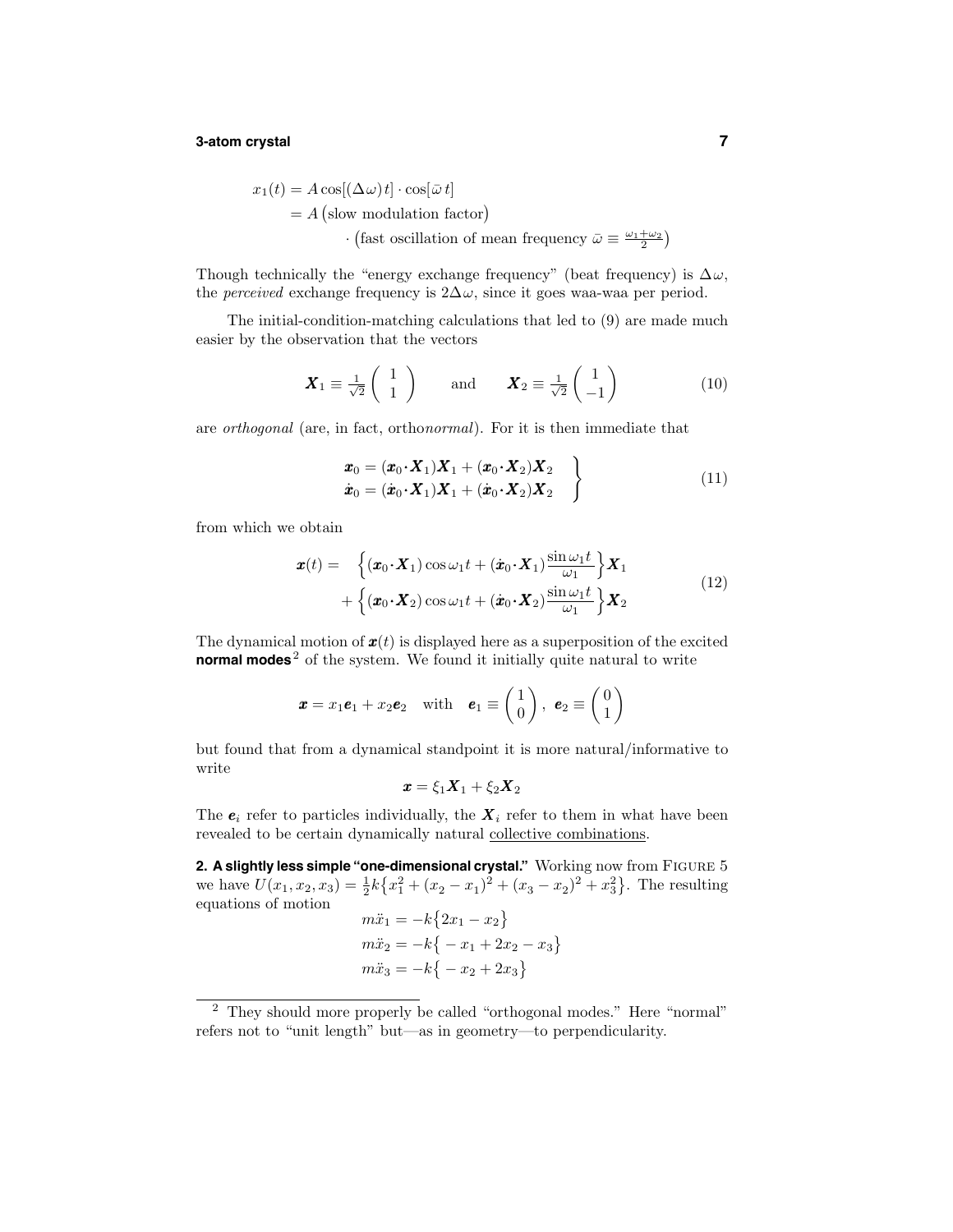

Figure 5: One-dimensional crystal assembled from three identical "atoms" connected to one another and to the walls by identical springs.

can be written

$$
m\begin{pmatrix} 1 & 0 & 0 \\ 0 & 1 & 0 \\ 0 & 0 & 1 \end{pmatrix} \ddot{x} + k \begin{pmatrix} 2 & -1 & 0 \\ -1 & 2 & -1 \\ 0 & -1 & 2 \end{pmatrix} x = \mathbf{0}
$$

and abbreviated<sup>3</sup>

$$
m\, \mathbb{I}\, \ddot{\bm{x}} + k\, \mathbb{S}\, \bm{x} = \bm{0}
$$

Proceeding once again from the Ansatz  $z(t) = Ze^{i\nu t}$  we have

$$
(\mathbb{S} - \lambda \mathbb{I})\mathbf{Z} = \mathbf{0} \tag{13}
$$

with  $\lambda \equiv (\nu/\omega)^2$  and  $\omega^2 \equiv k/m$ . But (13) presents an instance of the **eigenvalue problem**, in its purest form.<sup>4</sup> Solutions exist only if  $\lambda$  is one of the eigenvalues of S. And because S is real and symmetric we know that the eigenvalues will be real, and that the associated eigenvectors will be orthogonal. Mathematica, in response to the command Eigensystem, informs us that

$$
\lambda_1 = 2 - \sqrt{2} \text{ has normalized eigenvector } \mathbf{X}_1 = \frac{1}{2} \begin{pmatrix} 1 \\ +\sqrt{2} \\ 1 \end{pmatrix}
$$
  

$$
\lambda_2 = 2 \text{ has normalized eigenvector } \mathbf{X}_2 = \frac{1}{\sqrt{2}} \begin{pmatrix} 1 \\ 0 \\ -1 \end{pmatrix}
$$
  

$$
\lambda_3 = 2 + \sqrt{2} \text{ has normalized eigenvector } \mathbf{X}_3 = \frac{1}{2} \begin{pmatrix} 1 \\ -\sqrt{2} \\ 1 \end{pmatrix}
$$
 (14)

The modal frequencies are  $\nu_1 = \sqrt{2-\sqrt{2}}\omega$ ,  $\nu_2 = \sqrt{2}\omega$ ,  $\nu_3 = \sqrt{2+\sqrt{2}}\omega$  and the characteristic patterns of modal vibration are shown in the following figure:

<sup>&</sup>lt;sup>3</sup> My notation is intended to emphasize the Symmetry of the Spring matrix.

<sup>4</sup> See again §<sup>5</sup> in Chapter 1.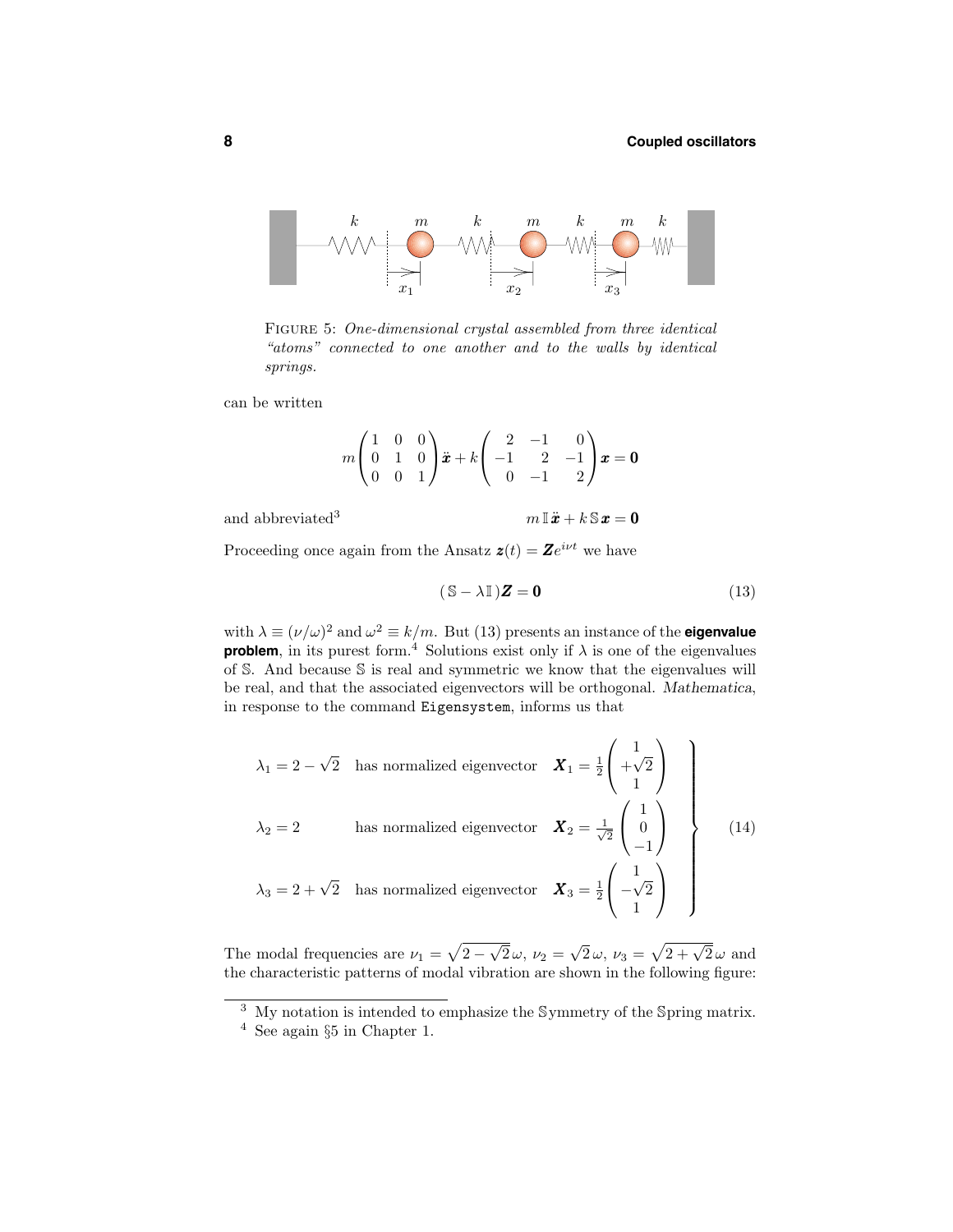

Figure 6: Modal vibration patterns of the tri-atomic system shown  $in$  FIGURE 5. The frequencies and relative amplitudes have been drawn in correct proportion.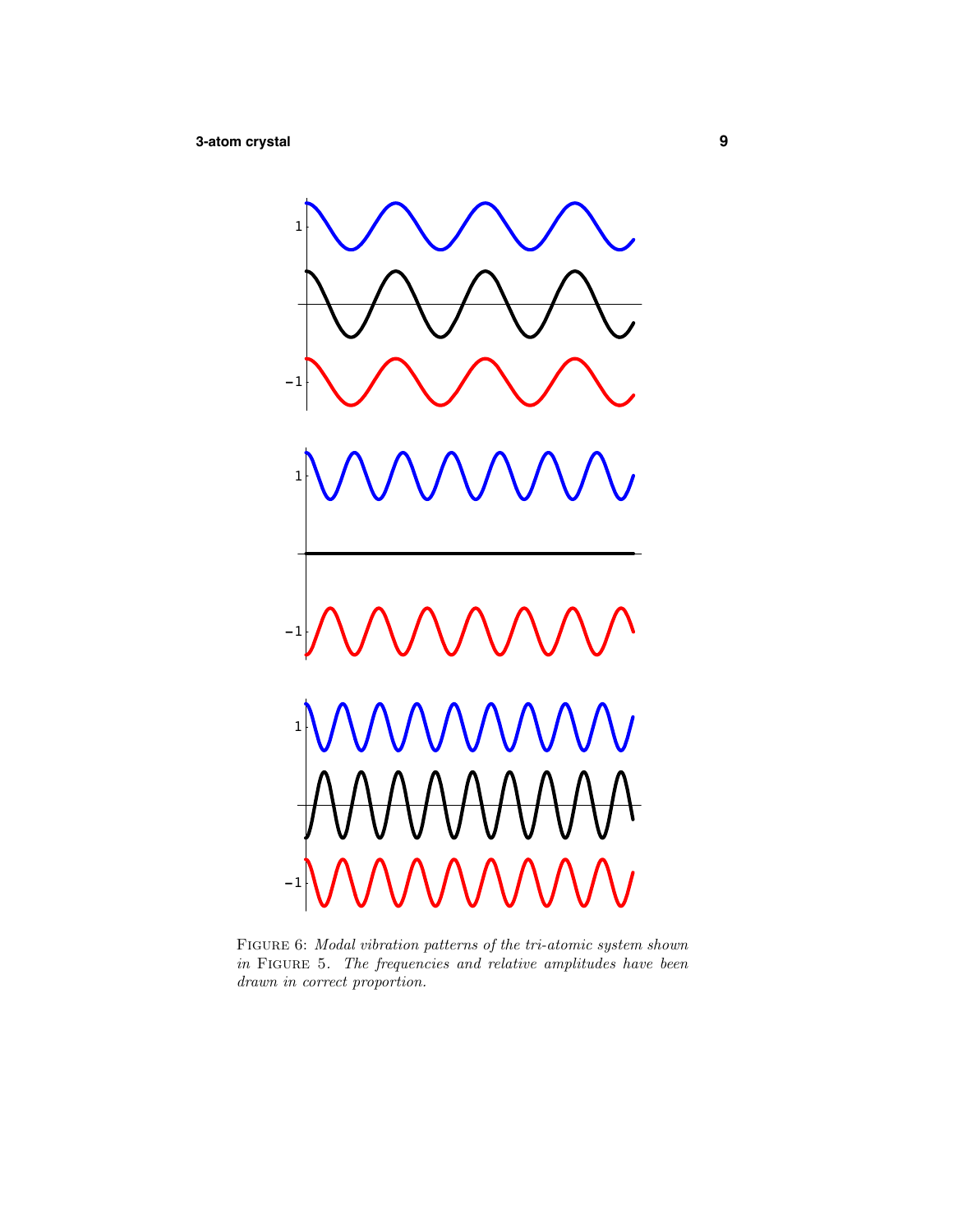**PROBLEM 1** : Modify the tri-atomic system shown in Figure 5 by installation of a fifth spring (spring constant  $k$ , like the other springs) that serves to attach the central particle to its equilibrium point (as shown in the figure it is attached only to its neighbors). Write the new potential  $U(x_1, x_2, x_3)$ , write the new S matrix, calculate (i.e., ask Mathematica to calculate) the new modal frequencies  $\{\nu_1, \nu_2, \nu_3\}$  and the new normalized eigenvectors  ${X_1, X_2, X_3}$ . Demonstrate that the latter vectors are orthogonal.

**3. One-dimensional diatomic molecule.** Every diatomic molecule is 1-dimensional in the sense that "two points determine a line." But real diatomic molecules can tumble/spin, and that is an important aspect of their physics that we intend here to set aside. We have interest only in the vibrational physics of such structures. Proceeding in reference to Figure 7, we confront at the outset this sticky problem:

How—to make the argument as simple as possible—should we proceed to "coordinatize" the molecule? We know from elementary mechanics that in the absence of externally impressed forces its center of mass

$$
X = \frac{m_1 x_1 + m_2 x_2}{m_1 + m_2}
$$

moves uniformly,<sup>5</sup> and can without loss of generality be assumed to be at rest. The implication is that displacements of  $m_1$  relative to the center of mass dictate counterbalancing displacements of  $m_2$ : if  $m_1$  is displaced a distance  $\xi_1$  toward the center of mass then  $m_2$  is displaced a distance  $\xi_2 = -(m_1/m_2)\xi_1$  and the distance between the particles shrinks by

$$
\big[1+(m_1/m_2)\big]\xi_1=\frac{m_1+m_2}{m_2}\,\xi_1
$$

If the particles sat originally at their equilibrium points  $(i.e., a molecular length)$ a from each other) then  $m_1$  has come to feel the opposing spring force that appears on the right side of the following equation:<sup>6</sup>

$$
m_1 \ddot{\xi}_1 = -K \frac{m_1 + m_2}{m_2} \xi_1
$$

<sup>5</sup> We have, relative to an inertial frame,

$$
m_1 \ddot{x}_1 = F_{12}
$$
  
\n $m_2 \ddot{x}_2 = F_{21}$   
\n $F_{21} = -F_{12}$  by Newton's 3<sup>rd</sup> Law

Addition gives  $\ddot{X} = 0$ .

 $6$  From this equation it follows, by the way, as a redundant corollary, that

$$
m_2 \ddot{\xi}_2 = -K \frac{m_1 + m_2}{m_1} \xi_2
$$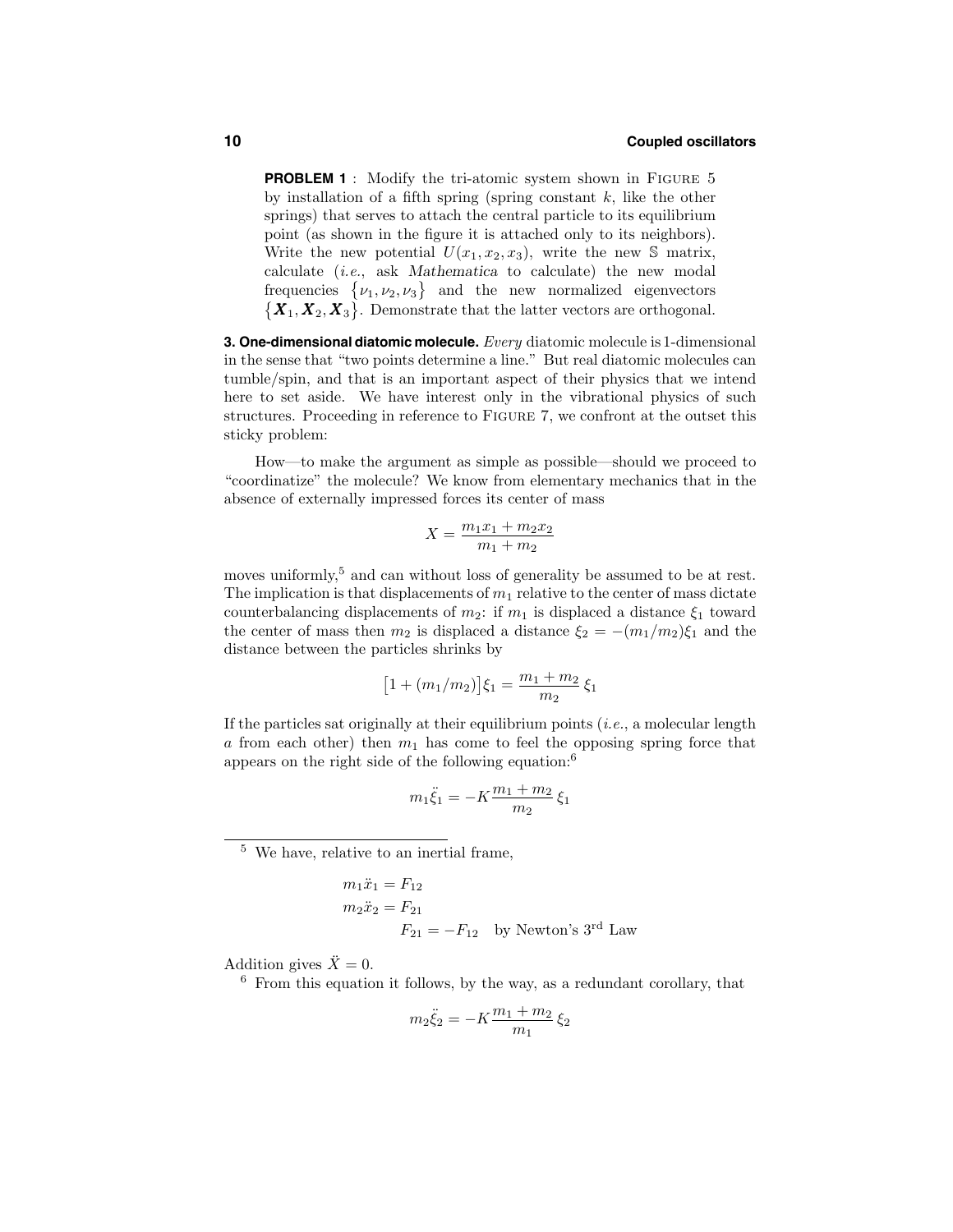#### **Diatomic molecule 11**



FIGURE 7: Shown above: a relaxed diatomic molecule. Shown below: snapshot of the same molecule in an excited state. The dotted line marks the location of the unmoved center of mass.

We conclude that the two particles "counter-oscillate," with frequency

$$
\nu = \sqrt{K \frac{m_1 + m_2}{m_1 m_2}} \tag{15}
$$

and with relative amplitudes fixed by the requirement that the center of mass remain fixed.

The preceding argument was elementary but tedious. It felt improvisatory. And it appeared on its face to favor  $m_1$ , discriminate against  $m_2$ , though no such asymmetry is presented by the molecule itself. All those defects, it is pretty clear, will become instantly more serious the moment we turn our attention to more complicated molecules. I describe now an alternative, more symmetrical line of argument: it proceedes from the observation that the crystal of FIGURE 2 turns into the molecule of FIGURE 7 when the endsprings are turned off:  $k_1 \downarrow 0$ and  $k_2 \downarrow 0$ . The equations of motion (1) then become

$$
m_1\ddot{x}_1 = -Kx_1 + Kx_2 \nm_2\ddot{x}_2 = Kx_1 - Kx_2
$$
\n(16)

Arguing now precisely as we argued on page 3—the only difference being that now

$$
\mathbb{K} = \begin{pmatrix} +K & -K \\ -K & +K \end{pmatrix}
$$

—we arrive again at the requirement that

$$
\det (\mathbb{K} - \nu^2 \mathbb{M}) = \nu^2 \cdot [m_1 m_2 \nu^2 - K(m_1 + m_2)] = 0
$$

So necessarily  $\nu^2$  has one or the other of the values

$$
\nu_0^2 = 0 \qquad \text{or} \qquad \nu_1^2 = \sqrt{K \frac{m_1 + m_2}{m_1 m_2}} \tag{17.1}
$$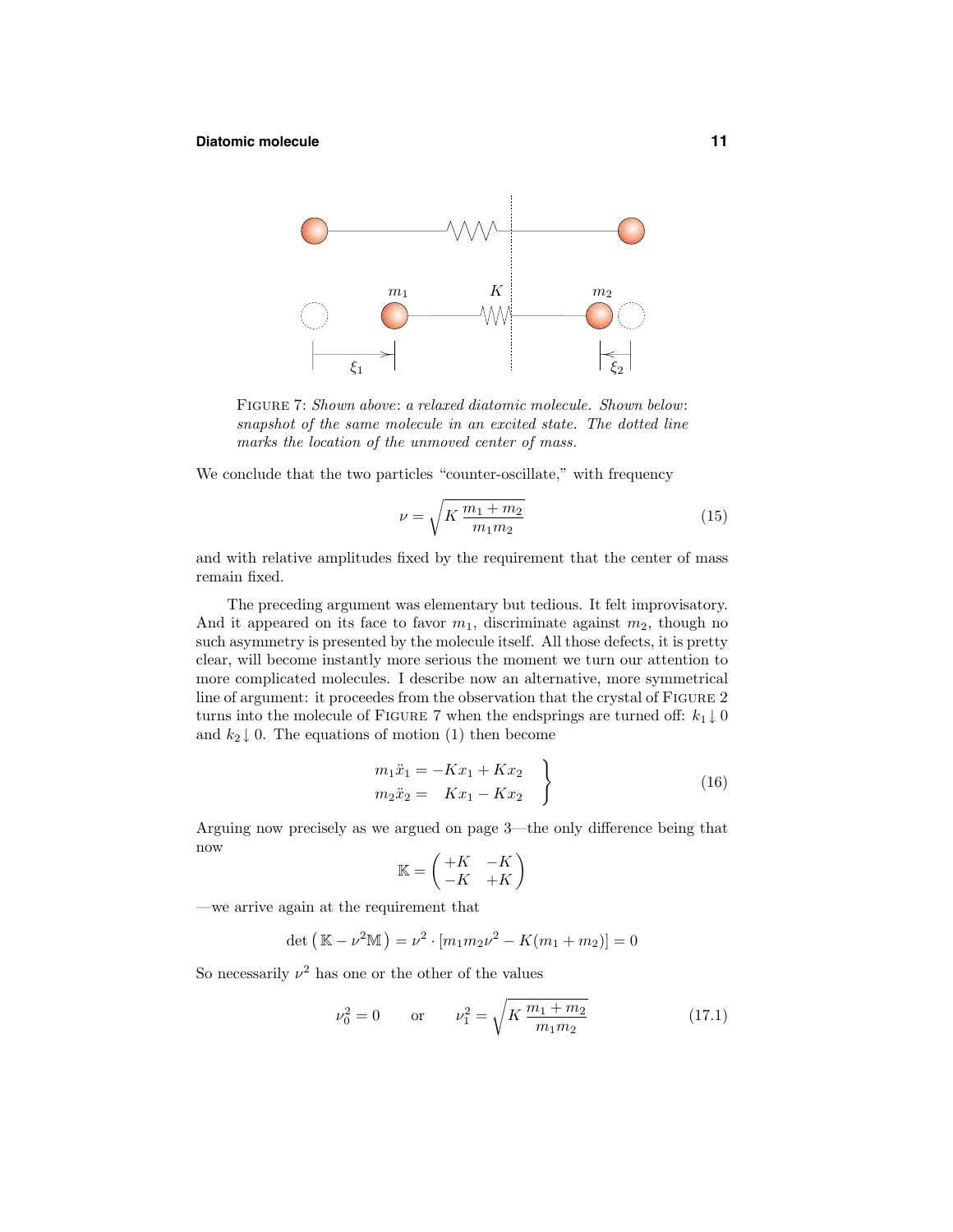Only in those cases can the equation  $(\mathbb{K}-\nu^2\mathbb{M})\mathbf{Z}=\mathbf{0}$  be solved. Mathematica's NullSpace command supplies

$$
\boldsymbol{Z}_0 = \begin{pmatrix} 1 \\ 1 \end{pmatrix} \quad \text{or} \quad \boldsymbol{Z}_1 = \begin{pmatrix} 1 \\ -(m_1/m_2) \end{pmatrix} \tag{17.2}
$$

respectively. The first solution describes a non-oscillatory drift of the center of mass, the second describes precisely the counter-oscillatory internal vibration that we encountered before.

**PROBLEM 2** : Mimic the preceding argument as it pertains to the linear tri-atomic molecule that is formed by removal of the endsprings from the 3-atom crystal shown in Figure 5. Retain the simplifying assumption that all three particles have the same mass  $m$ , and that the remaining springs both have strength  $k$ . Construct figures in the style of Figure 6 that illustrate the modes of internal vibration of such a molecule.

Why are the vectors  $\mathbf{Z}_0$  and  $\mathbf{Z}_1$  not orthogonal unless  $m_1/m_2 = 1$ ? Because only in that case (*i.e.*, only when  $m_1 = m_2 \equiv m$ ) does  $(\mathbb{K} - \nu^2 \mathbb{M})\mathbb{Z} = \mathbb{0}$  provide an instance of the eigenvalue problem: only then can that equation be written

$$
(\mathbb{K} - \lambda \mathbb{I})\mathbf{Z} = \mathbf{0} \quad : \quad \lambda \equiv \nu^2 m
$$

A true eigenvalue problem does, however, lie always close at hand. I show now how to get there.

Suppose M could be written  $M = NN$ . We would then have

$$
\mathbb{N}\big(\,\mathbb{N}^{\,\text{-}1}\mathbb{K}\,\mathbb{N}^{\,\text{-}1}-\lambda\,\mathbb{I}\,\big)\mathbb{N}\,\pmb{Z}=\pmb{0}
$$

which when multiplied on the left by  $\mathbb{N}^{\text{-}1}$  becomes

$$
\left(\,\tilde{\mathbb{K}}-\lambda\,\mathbb{I}\right)\tilde{Z}=0
$$

(here  $\tilde{\mathbb{K}} \equiv \mathbb{N}^{-1} \mathbb{K} \mathbb{N}^{-1}$  and  $\tilde{\mathbf{Z}} \equiv \mathbb{N} \mathbf{Z}$ ), which *does* present a true eigenvalue problem. From  $\det(A\mathbb{B}) = \det A \cdot \det B$  it follows moreover that

$$
\det(\tilde{\mathbb{K}} - \lambda \mathbb{I}) = \frac{\det(\mathbb{K} - \lambda \mathbb{M})}{(\det \mathbb{N})^2}
$$

so the roots of det( $\tilde{\mathbb{K}} - \lambda \mathbb{I}$ ) = 0 (eigenvalues of  $\tilde{\mathbb{K}}$ ) coincide with the roots of  $\det(\mathbb{K} - \lambda \mathbb{M}) = 0.$ 

Observe finally that if M is symmetric then so also are each of its square roots N. And that if N is symmetric then so also is  $\mathbb{N}^{-1}$ . And that if K is symmetric then so also is  $\tilde{\mathbb{K}}$ . So the eigenvectors  $\tilde{Z}_i$  of  $\tilde{\mathbb{K}}$ —at least those associated with distinct eigenvalues—are necessarily orthogonal in the familiar sense

$$
\tilde{\mathbf{Z}}_i^{\mathsf{T}} \tilde{\mathbf{Z}}_j = 0 \quad \text{if} \quad i \neq j
$$

The vectors  $\mathbf{Z}_i$  are therefore orthogonal in the unfamiliar sense

$$
\mathbf{Z}_i^{\mathsf{T}} \mathbb{M} \mathbf{Z}_j = 0 \quad \text{if} \quad i \neq j
$$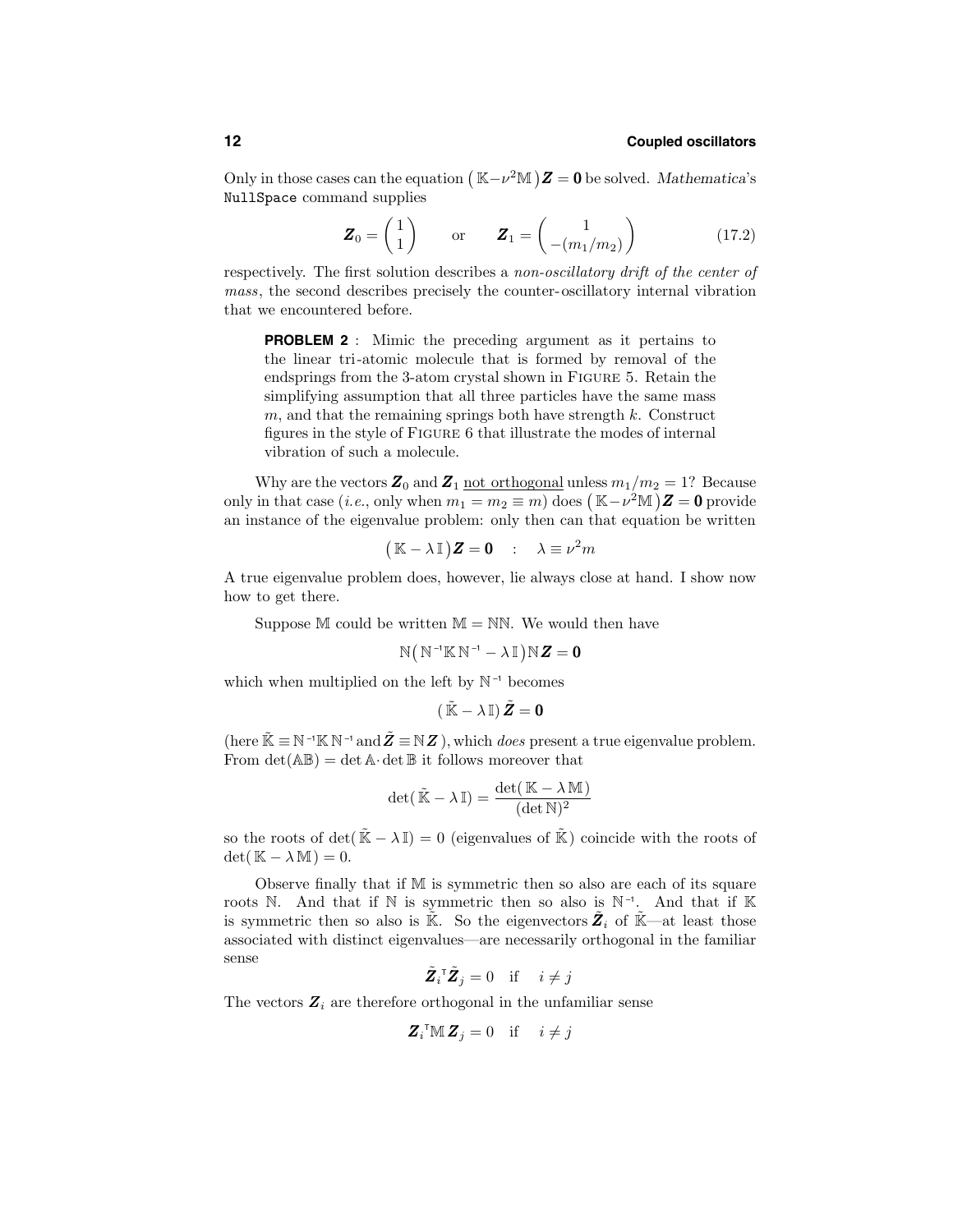#### **Coupled electrical circuits 13**

**EXAMPLE**: Returning with these ideas to the case at hand, from

$$
\mathbb{M} = \begin{pmatrix} m_1 & 0 \\ 0 & m_2 \end{pmatrix}
$$

we obtain

$$
\mathbb{N} = \begin{pmatrix} \sqrt{m_1} & 0 \\ 0 & \sqrt{m_2} \end{pmatrix} \quad \text{and} \quad \mathbb{N}^{-1} = \begin{pmatrix} \frac{1}{\sqrt{m_1}} & 0 \\ 0 & \frac{1}{\sqrt{m_2}} \end{pmatrix}
$$

From

$$
\mathbb{K} = K \begin{pmatrix} 1 & -1 \\ -1 & 1 \end{pmatrix}
$$

it therefore follows that

$$
\tilde{\mathbb{K}} = \begin{pmatrix} \frac{1}{m_1} & -\frac{1}{\sqrt{m_1 m_2}} \\ -\frac{1}{\sqrt{m_1 m_2}} & \frac{1}{m_2} \end{pmatrix}
$$

The command  $\texttt{Eigensystem}[\hspace{0.1cm} \tilde{\mathbb{K}}\hspace{0.1cm} ]$  supplies eigenvalues

$$
\lambda_0 = 0
$$
 and  $\lambda_1 = \frac{m_1 + m_2}{m_1 m_2}$ 

and associated (not-yet-normalized) eigenvectors

$$
\tilde{\mathbf{Z}}_0 = \begin{pmatrix} \sqrt{m_1} \\ \sqrt{m_2} \end{pmatrix}
$$
 and  $\tilde{\mathbf{Z}}_1 = \begin{pmatrix} \sqrt{m_2} \\ -\sqrt{m_1} \end{pmatrix}$ 

which are clearly orthogonal in the standard sense:  $\tilde{\mathbf{Z}}_0$ <sup>T</sup> $\tilde{\mathbf{Z}}_1 = 0$ . The vectors

$$
Z_0 = \mathbb{N}^{-1} \tilde{Z}_0 = \begin{pmatrix} 1 \\ 1 \end{pmatrix}
$$
  

$$
Z_1 = \mathbb{N}^{-1} \tilde{Z}_1 = \begin{pmatrix} \sqrt{m_2/m_1} \\ -\sqrt{m_1/m_2} \end{pmatrix} = \sqrt{m_2/m_1} \begin{pmatrix} 1 \\ -(m_1/m_2) \end{pmatrix}
$$

are "orthogonal <u>relative to the M-metric</u>":  $\mathbf{Z}_0^{\mathsf{T}} \mathbb{M} \mathbf{Z}_1 = 0$ .

It is to expose an important respect in which the preceding discussion is restricted/specialized, and to motivate discussion of how that specialization might be relaxed, that I turn now to study of some simple

**4. Coupled electrical circuits.** Proximate electrical circuits interact magnetically, by "mutual induction." For the circuits shown in Figure 8 we have

$$
L_1 \ddot{q}_1 + M \ddot{q}_2 + C_1^{-1} q_1 = 0
$$
  

$$
L_2 \ddot{q}_2 + M \ddot{q}_1 + C_1^{-1} q_2 = 0
$$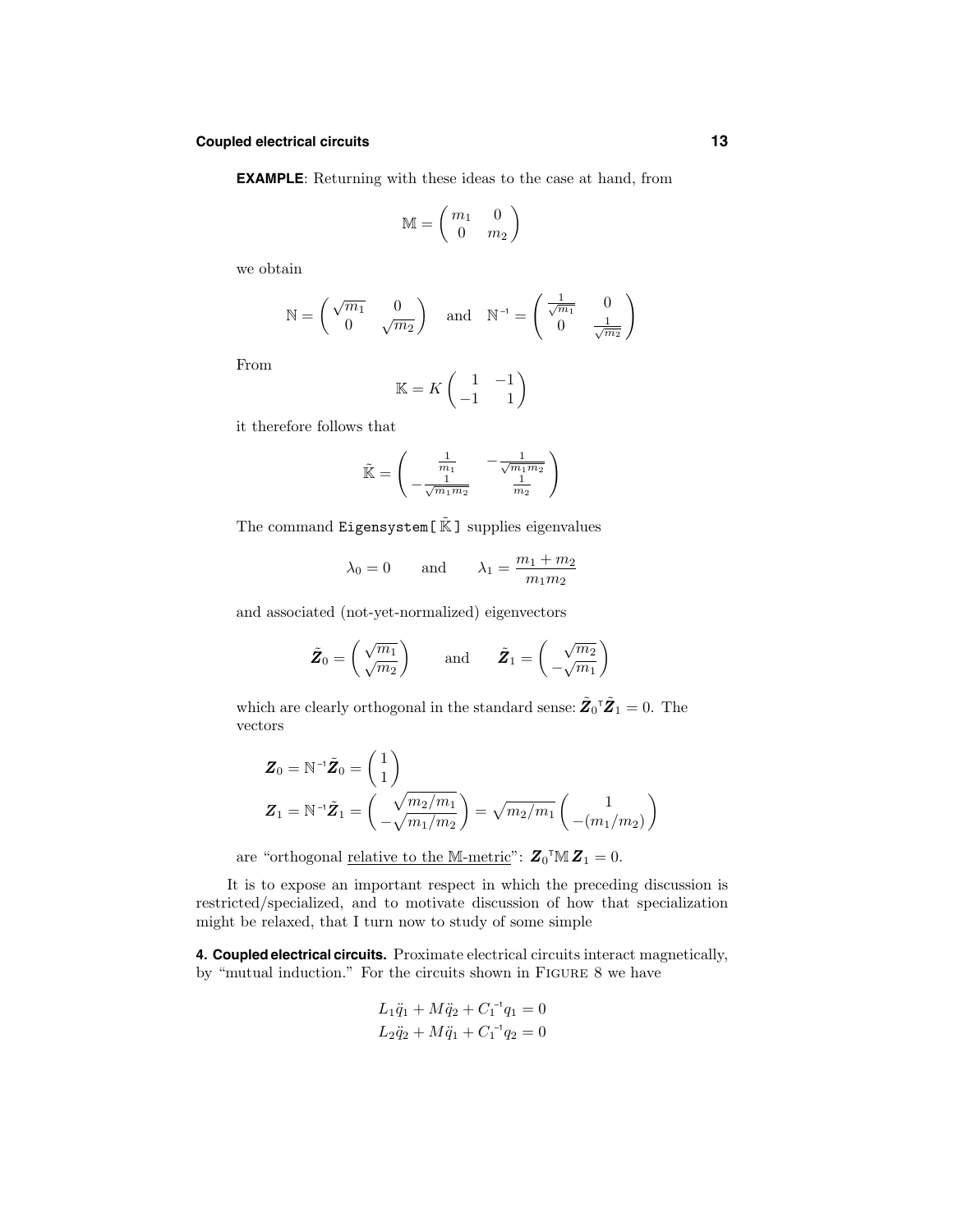

FIGURE 8: A pair of LC circuits. Each is responsive to the changing magnetic fields generated by time-dependent currents in the other. The mutual inductance M quantifies the strength of the interaction.

which can be written

$$
\begin{pmatrix} L_1 & M \ M & L_2 \end{pmatrix} \begin{pmatrix} \ddot{q}_1 \\ \ddot{q}_2 \end{pmatrix} + \begin{pmatrix} C_1^{-1} & 0 \\ 0 & C_2^{-1} \end{pmatrix} \begin{pmatrix} q_1 \\ q_2 \end{pmatrix} = \begin{pmatrix} 0 \\ 0 \end{pmatrix}
$$

and abbreviated<sup>7</sup>

$$
\mathbb{M}\ddot{x} + \mathbb{K}x = \mathbf{0} \tag{18.1}
$$

$$
\boldsymbol{x} \equiv \begin{pmatrix} q_1 \\ q_2 \end{pmatrix}, \quad \mathbb{M} \equiv \begin{pmatrix} L_1 & M \\ M & L_2 \end{pmatrix}, \quad \mathbb{K} \equiv \begin{pmatrix} C_1^{-1} & 0 \\ 0 & C_2^{-1} \end{pmatrix} \tag{18.2}
$$

On the strength once again of the Ansatz  $z(t) = Ze^{i\nu t}$  we are led to an equation

$$
(\mathbb{K} - \nu^2 \mathbb{M}) \mathbf{Z} = \mathbf{0}
$$
 (19)

that is structurally identical to the mechanical equation (4), the difference being that in (4) the coupling was accomplished by the off-diagonal elements of the K-matrix (which is to say: with the aid of springs), but in (19) is accomplished by off-diagonal elements of the M-matrix. This detail requires us to introduce a preliminary step to our analytical procedure:

We know from  $(25.2)$  in Chapter 1 that the real symmetric matrix M can be developed

$$
\mathbb{M} = \mathbb{R} \begin{pmatrix} m_1 & 0 \\ 0 & m_2 \end{pmatrix} \mathbb{R}^{-1} \quad : \quad \mathbb{R}^{-1} = \mathbb{R}^{\top}
$$

where the  $m_i$  are the (assuredly real) eigenvalues of M, and the rotation matrix R has been assembled from its eigenvectors. Equation (19) can therefore be written

$$
\mathbb{R}\left[\mathbb{R}^{\text{-}1}\mathbb{K}\mathbb{R}-\nu^2\begin{pmatrix}m_1&0\\0&m_2\end{pmatrix}\right]\mathbb{R}^{\text{-}1}\boldsymbol{Z}=\boldsymbol{0}
$$

and from here on we can proceed as before: takkng  $\mathbb N$  to be any one of the  $2^2$ 

<sup>7</sup> My notation—electrically quite unnatural as it admittedly is—has been designed to underscore parallelism with our previous mechanical work.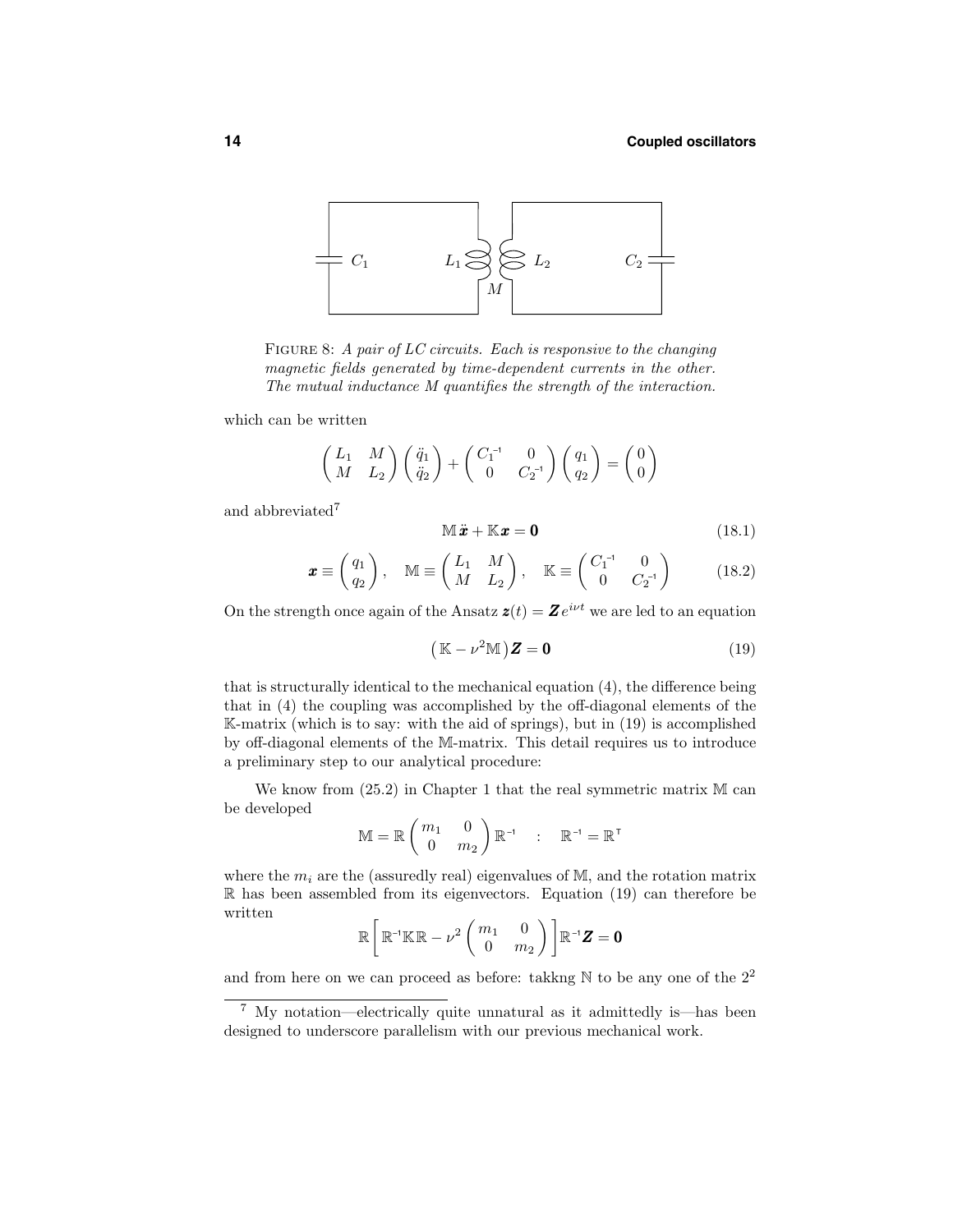#### **Coupled electrical circuits 15**

square roots of M

$$
\mathbb{N}=\begin{pmatrix} \pm\sqrt{m_1} & 0 \\ 0 & \pm\sqrt{m_2} \end{pmatrix}
$$

we write

$$
\mathbb{R}\,\mathbb{N}\bigg[\underbrace{\mathbb{N}^{-1}\mathbb{R}^{-1}\mathbb{K}\,\mathbb{R}\,\mathbb{N}^{-1}}_{\widetilde{\mathbb{K}}}-\nu^2\cdot\underbrace{\mathbb{N}^{-1}\bigg(\begin{array}{cc} m_1 & 0 \\ 0 & m_2 \end{array}\bigg)}_{\mathbb{I}}\,\mathbb{N}^{-1}\bigg]\underbrace{\mathbb{N}\,\mathbb{R}^{-1}\boldsymbol{Z}}_{\boldsymbol{\tilde{Z}}}=0
$$

From the symmetry of  $\mathbb{K}$  and  $\mathbb{N}^{-1}$  and the fact that  $\mathbb{R}$  is a rotation matrix  $(\mathbb{R}^{-1} = \mathbb{R}^{T})$  we readily deduce the symmetry of  $\tilde{\mathbb{K}}$ . It is clear moreover that

$$
\det(\mathbb{K} - \lambda \mathbb{M}) = 0 \quad \Longleftrightarrow \quad \det(\tilde{\mathbb{K}} - \lambda \mathbb{I}) = 0
$$

The plan, therefore, would be to compute the eigenvalues  $\lambda_i = \nu_i^2$  and the associated eigenvectors  $\tilde{Z}_i$ . The vectors  $Z_i = \mathbb{R} \mathbb{N}^{-i} \tilde{Z}_i$  will serve then to describe (in variables of direct physical significance) the vibrational modes of the system.

From the vectors  $\tilde{\mathbf{Z}}_i$  one can assemble the rotation matrix  $\tilde{\mathbb{R}}$  that serves (see again (25.1) in Chapter 1) to diagonalize  $\tilde{\mathbb{K}}$ 

$$
\tilde{\mathbb{R}}^\intercal \tilde{\mathbb{K}} \tilde{\mathbb{R}} = \left( \begin{array}{cc} \lambda_1 & 0 \\ 0 & \lambda_2 \end{array} \right)
$$

while at the same time preserving the already-achieved diagonalization of  $\tilde{M} = I$ :

$$
\tilde{\mathbb{R}}^\intercal \!\begin{pmatrix} 1 & 0 \\ 0 & 1 \end{pmatrix} \tilde{\mathbb{R}} = \begin{pmatrix} 1 & 0 \\ 0 & 1 \end{pmatrix}
$$

The argument is seen therefore to hinge on the possibility of simultaneously diagonalizing two symmetric matrices—the point of the simultaneous diagonalization being to **decouple the equations of motion**.

An interesting problem is brought to light when (as would be physically quite natural) one introduces resistance into the circuits. The coupled equations of motion (18) then read

$$
\mathbb{M}\ddot{\boldsymbol{x}} + 2\mathbb{G}\dot{\boldsymbol{x}} + \mathbb{K}\boldsymbol{x} = \mathbf{0} \qquad \text{with} \qquad 2\mathbb{G} \equiv \begin{pmatrix} R_1 & 0 \\ 0 & R_2 \end{pmatrix}
$$

Proceeding as above, one achieves  $\{M, \mathbb{G}, \mathbb{K}\} \longmapsto \{\mathbb{I}, \tilde{\mathbb{G}}, \tilde{\mathbb{K}}_{\text{diagonal}}\}$ . But the process will, in general, destroy the initial diagonality of G. And any effort to diagonalize  $\tilde{\mathbb{G}}$  will, in general, de-diagonalize  $\tilde{\mathbb{K}}_{\text{diagonal}}$ .

> It is, in general, not possible to simultaneously diagonalize three or more symmetric matrices.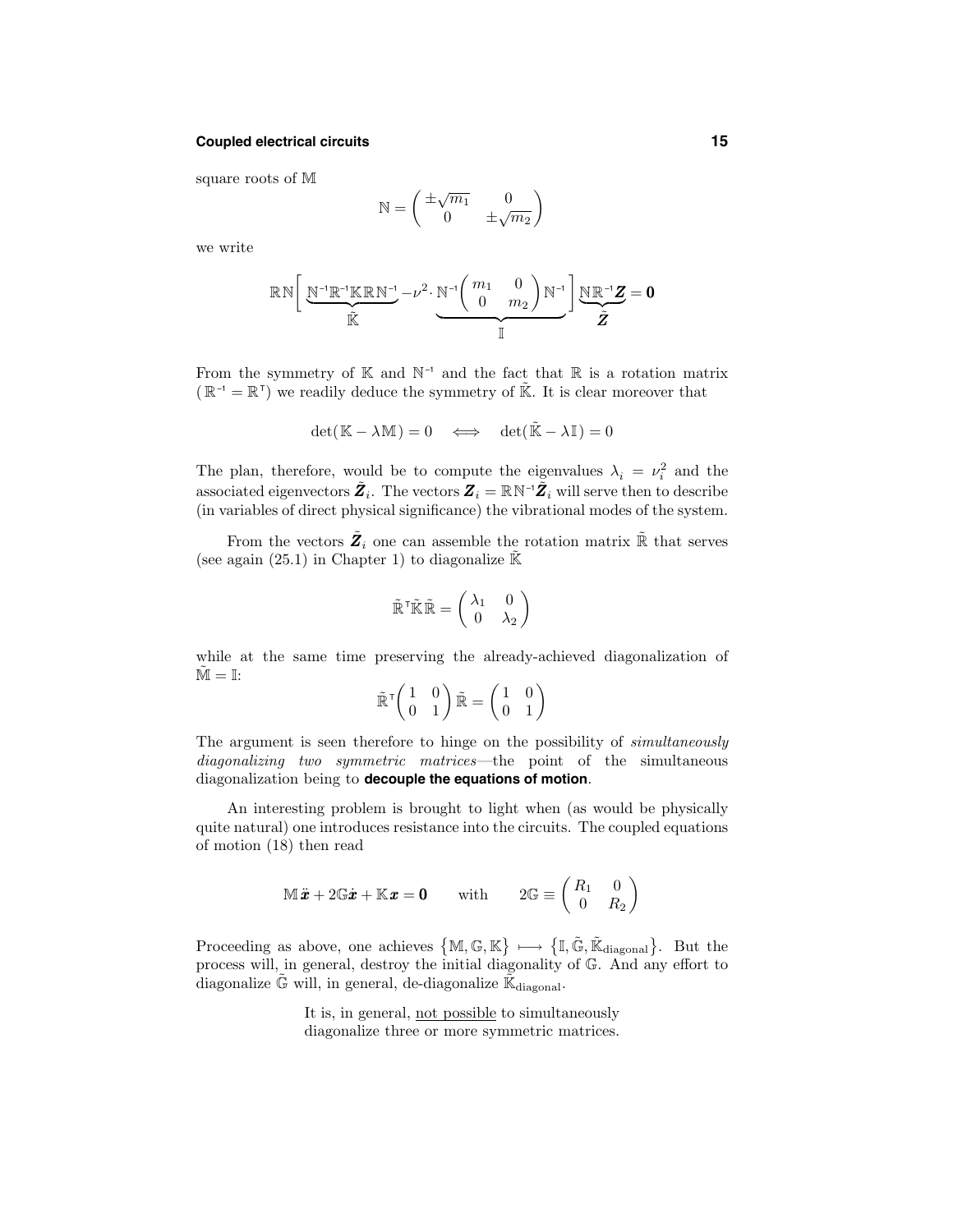All, however, is not lost: one can still

- complexify;
- assume  $\mathbf{z}(t) = \mathbf{Z} e^{i \nu t}$  to obtain

$$
(\mathbb{K} + 2i\nu \mathbb{G} - \nu^2 \mathbb{M})\mathbf{Z} = 0
$$

which is a polynomial of order four in  $\nu$ ;

- use Solve[Det[ $\mathbb{K} + 2i\nu\mathbb{G} \nu^2\mathbb{M}$ ] == 0,  $\nu$ ] to evaluate  $\nu_1, \nu_2, \nu_3$  and  $\nu_4$ ;
- use NullSpace [ $\mathbb{K} + 2i\nu_j \mathbb{G} \nu_j^2 \mathbb{M}$ ] to discover the associated vectors  $\mathbb{Z}_j$ .

**EXAMPLE**: Define  $\mathbb{F}(\nu) \equiv \mathbb{K} + 2i\nu \mathbb{G} - \nu^2 \mathbb{M}$  with

$$
\mathbb{K}=\begin{pmatrix} 4 & 0 \\ 0 & 5 \end{pmatrix}, \quad \mathbb{G}=\begin{pmatrix} 1 & 0 \\ 0 & 2 \end{pmatrix}, \quad \mathbb{M}=\begin{pmatrix} 8 & 1 \\ 1 & 9 \end{pmatrix}
$$

Command Solve [Det  $[\mathbb{F}(\nu)]=0]$  and obtain roots

$$
\nu_1 = +0.734 + 0.220i
$$
  

$$
\nu_2 = -0.734 + 0.220i
$$
  

$$
\nu_3 = +0.680 + 0.132i
$$
  

$$
\nu_4 = -0.680 + 0.132i
$$

Command NullSpace  $[\mathbb{F}(\nu_i)]$  //Transpose//MatrixForm and get

$$
\mathbf{Z}_1 = \begin{pmatrix} +0.442 + 0.069 \, i \\ -0.604 - 0.660 \, i \end{pmatrix}
$$
\n
$$
\mathbf{Z}_2 = \begin{pmatrix} +0.442 - 0.069 \, i \\ -0.604 + 0.660 \, i \end{pmatrix}
$$
\n
$$
\mathbf{Z}_3 = \begin{pmatrix} -0.459 - 0.807 \, i \\ -0.358 - 0.098 \, i \end{pmatrix}
$$
\n
$$
\mathbf{Z}_4 = \begin{pmatrix} -0.459 + 0.807 \, i \\ -0.358 + 0.098 \, i \end{pmatrix}
$$

Command ComplexExpand [Exp $[i\nu_p t]\mathbf{Z}_p$ ] and obtain

$$
\mathbf{z}_1(t) = \mathbf{x}_1(t) + i\mathbf{y}_1(t)
$$
  

$$
\mathbf{z}_2(t) = \mathbf{x}_2(t) + i\mathbf{y}_2(t)
$$

and their complex conjugates, with

$$
\pmb{x}_1(t) = e^{-0.220t} \begin{pmatrix} +0.442 \cos(0.734t) - 0.069 \sin(0.734t) \\ -0.604 \cos(0.734t) + 0.660 \sin(0.734t) \end{pmatrix}
$$
  
\n
$$
\pmb{y}_1(t) = e^{-0.220t} \begin{pmatrix} +0.069 \cos(0.734t) + 0.442 \sin(0.734t) \\ -0.660 \cos(0.734t) - 0.604 \sin(0.734t) \end{pmatrix}
$$
  
\n
$$
\pmb{x}_2(t) = e^{-0.132t} \begin{pmatrix} -0.459 \cos(0.680t) + 0.807 \sin(0.680t) \\ -0.358 \cos(0.680t) + 0.098 \sin(0.680t) \end{pmatrix}
$$
  
\n
$$
\pmb{y}_2(t) = e^{-0.132t} \begin{pmatrix} -0.807 \cos(0.680t) - 0.459 \sin(0.680t) \\ -0.098 \cos(0.680t) - 0.358 \sin(0.680t) \end{pmatrix}
$$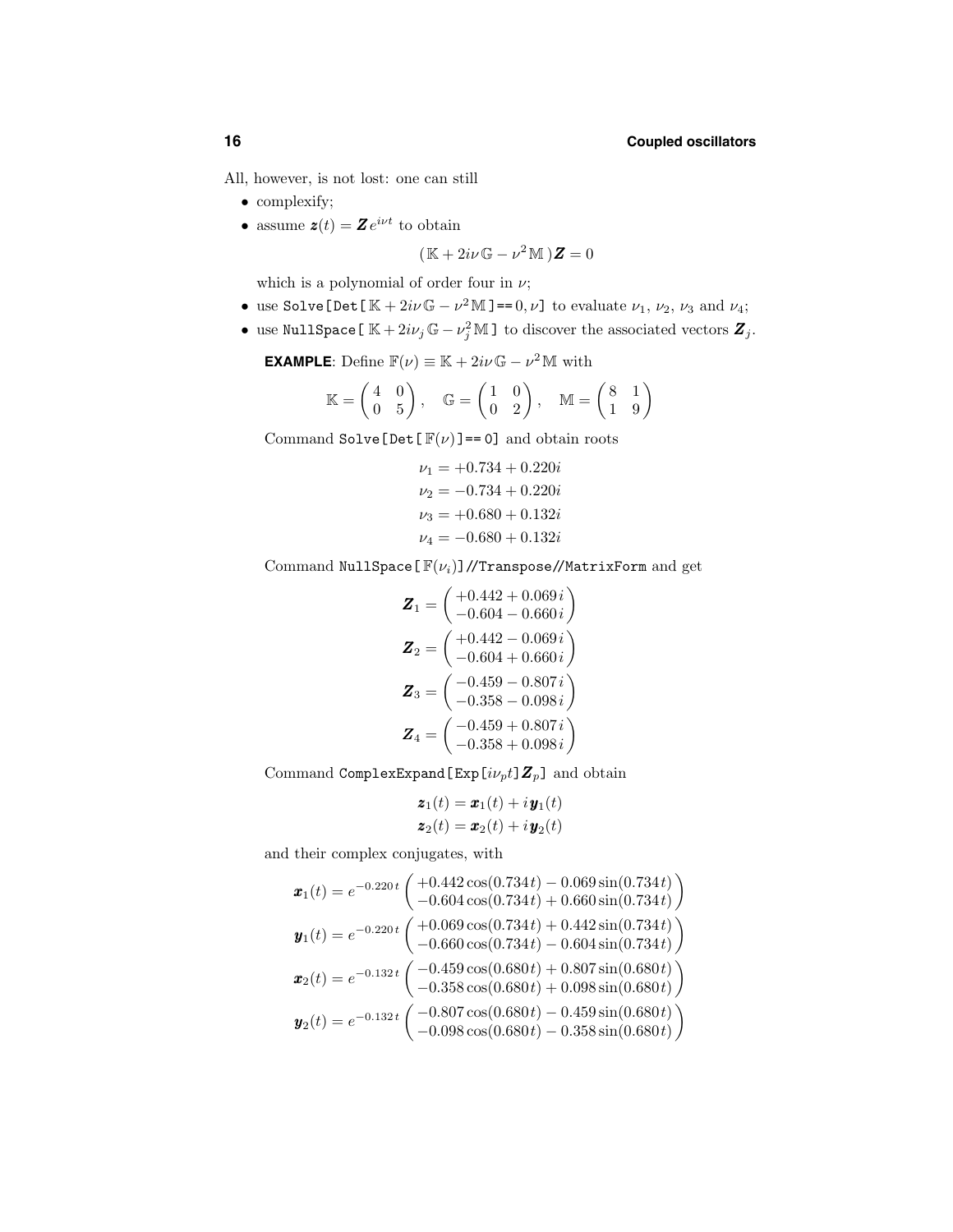#### **Coupled electrical circuits 17**

By calculation we confirm that each of those vector-valued functions satisfies the coupled differential equation of motion

$$
\mathbb{M}\ddot{x} + 2\,\mathbb{G}\dot{x} + \mathbb{K}\,x = 0
$$

To discover the general solution

$$
\boldsymbol{x}(t) = a_1 \boldsymbol{x}_1(t) + b_1 \boldsymbol{y}_1(t) + a_2 \boldsymbol{x}_2(t) + b_2 \boldsymbol{y}_2(t)
$$

that conforms to prescibes initial data  $x_0$  and  $\dot{x}_0$  one has to discover the  ${a_1, b_1, a_2, b_2}$ -values that satisfy a quartet of simultaneous linear equations (which I will not trouble to spell out), the point being that orthonormality is no longer available as a computational tool: the "normal modes" are no longer normal!



Figure 9A: Shown above: graphs of the top and bottom components of  $\mathbf{x}_1(t)$ . Shown below: graphs of  $\mathbf{y}_1(t)$ , color coded in the same way. In each case one component is a bit out of phase with respect to the other.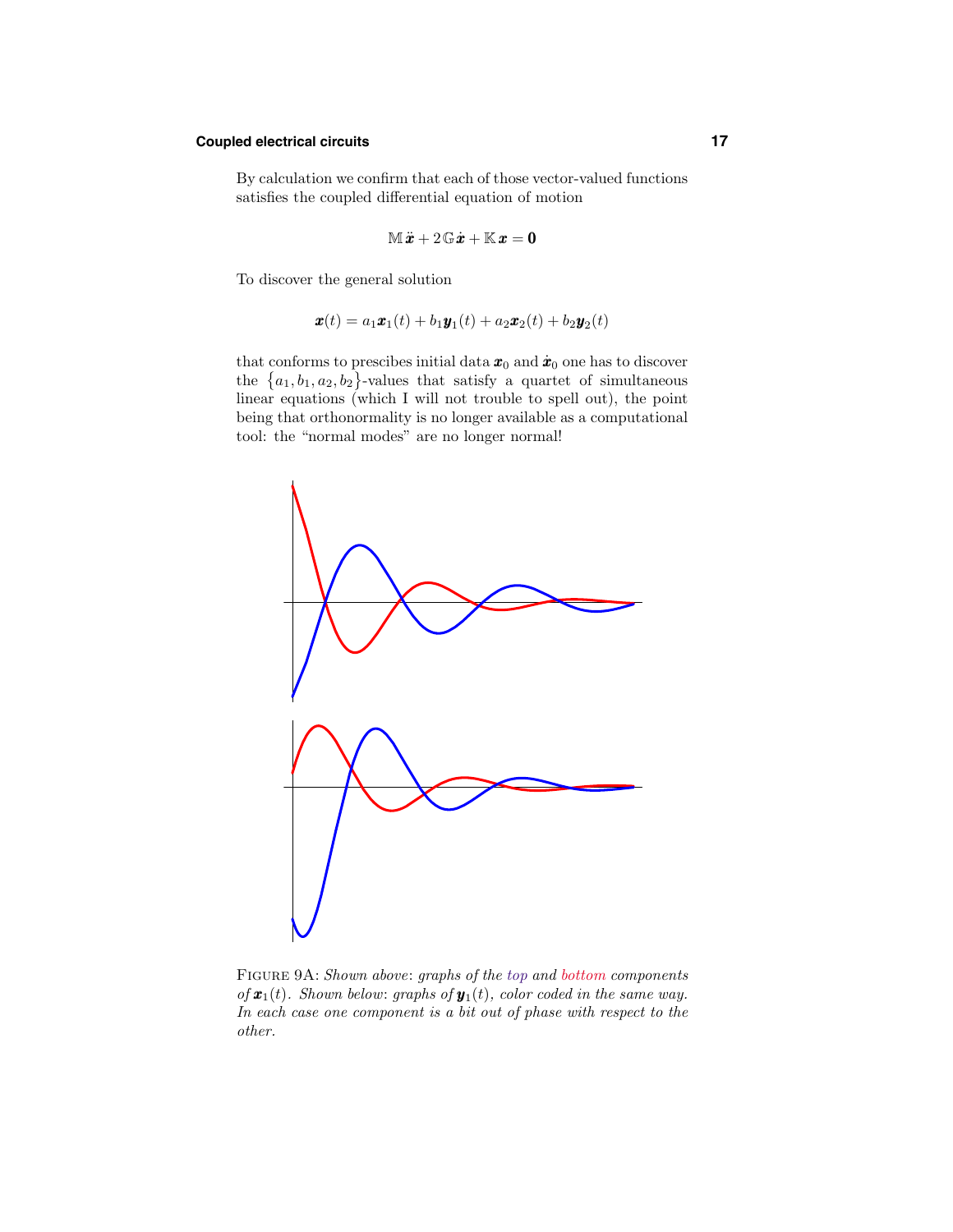

Figure 9B: Shown above: graphs of the top and bottom components of  $\mathbf{x}_2(t)$ . Shown below: graphs of  $\mathbf{y}_2(t)$ , color coded in the same way.

In constructing the example I have honored the electrodynamical principle which asserts that in all cases  $L_1L_2 - M^2 = \det M > 0.8$  The computational method just described works in all cases (though it is my experience that in cases that violate the condition just described it leads sometimes to absurd results)—whether or not damping terms are present—and in practical situations is arguably superior to the more formal/abstract/theoretical method described earlier.

**PROBLEM 3** : Report how the preceding example would read after the definitions of M and K are interchanged (an adjustment that puts the coupling in what in mechanics we would call the "spring matrix").

<sup>8</sup> This is one consequence of the more general statement that the energy stored in a magnetic field is never negative: see ELECTRODYNAMICS  $(2001/2002)$ , Chapter 1, pages 86 & 99. When looks to the theory of coupled mechanical oscillators the the statement det  $M > 0$  becomes simply a statement of the non-negativity of kinetic energy—than which nothing could be more obvious!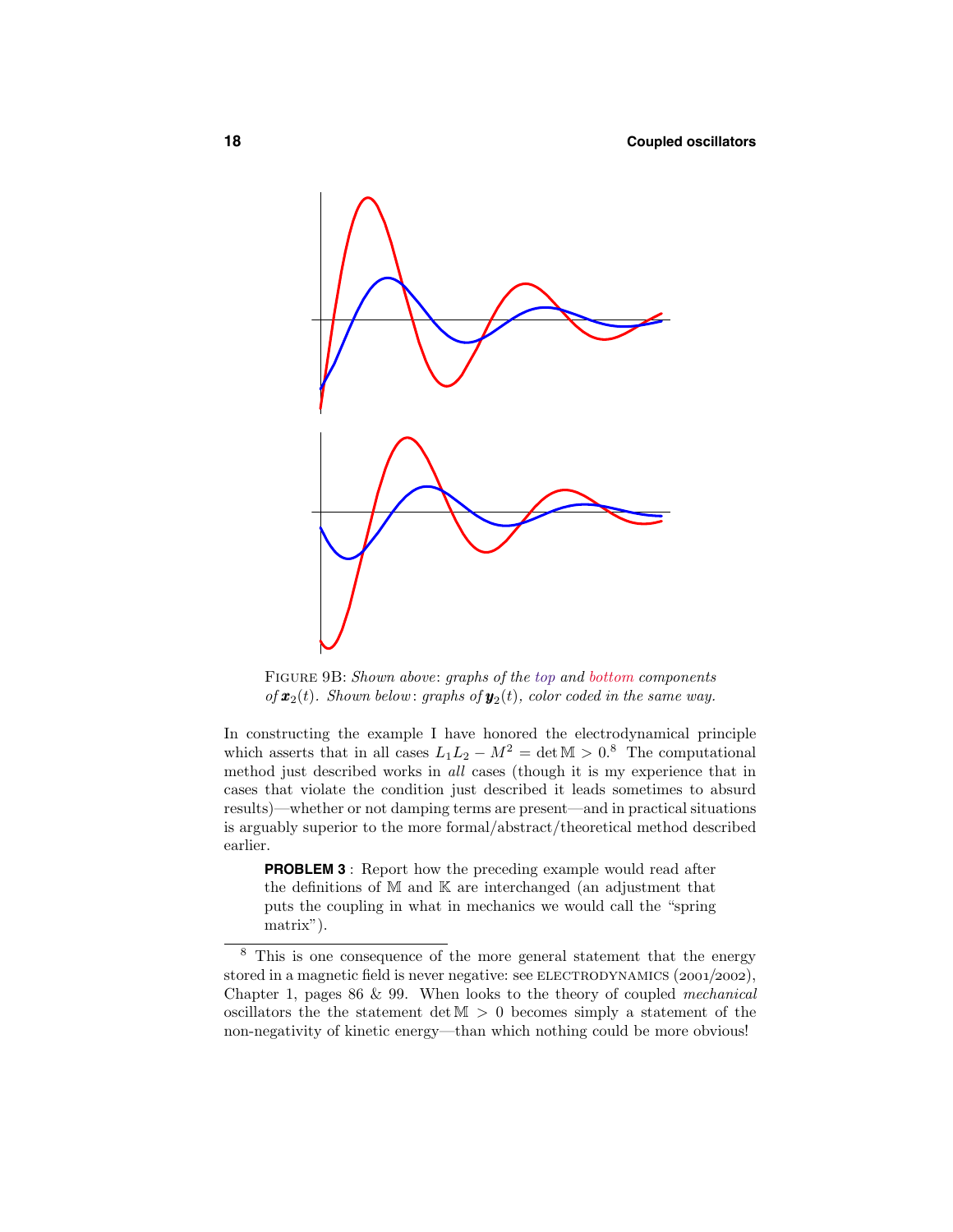#### **Stimulated molecules 19**

**5. Response of molecules to harmonic stimulation.** Many of the vibrating structures of greatest physical interest are too small to be examined directly. Valuable circumstantial information can be obtain in such cases by "buzzing" the structure—usually with tunable mircowave, infrared or optical radiation and measuring the enthusiasm with which the structure drinks incident energy. We look now into the physics of the matter, which is of direct relevance also to such macroscopic phenomena as the collapse  $(1940)$  of the Tacoma Narrows bridge.<sup>9</sup>

To describe the damped vibration of a linear system with  $n$  degrees of freedom we have learned to write

$$
\mathbb{M}\ddot{x} + 2\,\mathbb{G}\dot{x} + \mathbb{K}\,x = 0
$$

where **x** is an *n*-vector, where  ${M, G, K}$  are real  $n \times n$  matrices, and where  $M$ ,  $\mathbb K$  and usually also  $\mathbb G$  are symmetric. If the system is subject to external stimulation we have

$$
\mathbb{M}\ddot{\mathbf{x}} + 2\mathbb{G}\dot{\mathbf{x}} + \mathbb{K}\mathbf{x} = \mathbf{F}(t) \quad \text{with} \quad \mathbf{F}(t) = \begin{pmatrix} F_1(t) \\ F_2(t) \\ \vdots \\ F_n(t) \end{pmatrix}
$$

We will restrict our attention here to cases of the harmonic form

$$
\boldsymbol{F}(t) = \boldsymbol{F}e^{i\nu t} \quad \text{with} \quad \boldsymbol{F} = \begin{pmatrix} F_1 \\ F_2 \\ \vdots \\ F_n \end{pmatrix}
$$

and will look for solutions of the form  $\mathbf{z}(t) = \mathbf{Z}(\nu) e^{i \nu t}$ . Immediately

$$
\mathbf{Z}(\nu) = [\mathbb{K} + 2i\nu \mathbb{G} - \nu^2 \mathbb{M}]^{-1} \mathbf{F}
$$

In the absence of damping ( $\mathbb{G} = \mathbb{O}$ ) the matrix  $\left[\mathbb{K} - \nu^2 \mathbb{M}\right]^{-1}$  would fail to exist whenever  $\nu$  becomes equal to one or another of the (necessarily real!) zeros of det[ $\mathbb{K} - \nu^2 \mathbb{M}$ ]. But as the damping term is turned on—this we have on the evidence of the  $\nu_i$ s reported on page 16 (see FIGURE 10), but is, for the most fundamental of reasons,<sup>10</sup> true quite generally—the zeros drift off the real axis onto the upper half (never the lower half) of the complex plane. With this consequence: as we tune the  $\nu$ -dial on our stimulus machine (*i.e.*, as we range on the real axis in  $\nu$ -space) we never hit a frequency at which  $\left[\mathbb{K}+2i\nu\mathbb{G}-\nu^2\mathbb{M}\right]^{-1}$ 

<sup>&</sup>lt;sup>9</sup> http://www.enm.bris.ac.uk/research/nonlinear/tacoma/tacoma.html#file.

<sup>10</sup> Those "fundamental reasons" have to do with causality: effects do not precede their causes, response does not precede stimulus. In which connection we note that energy dissipation assigns an arrow to time.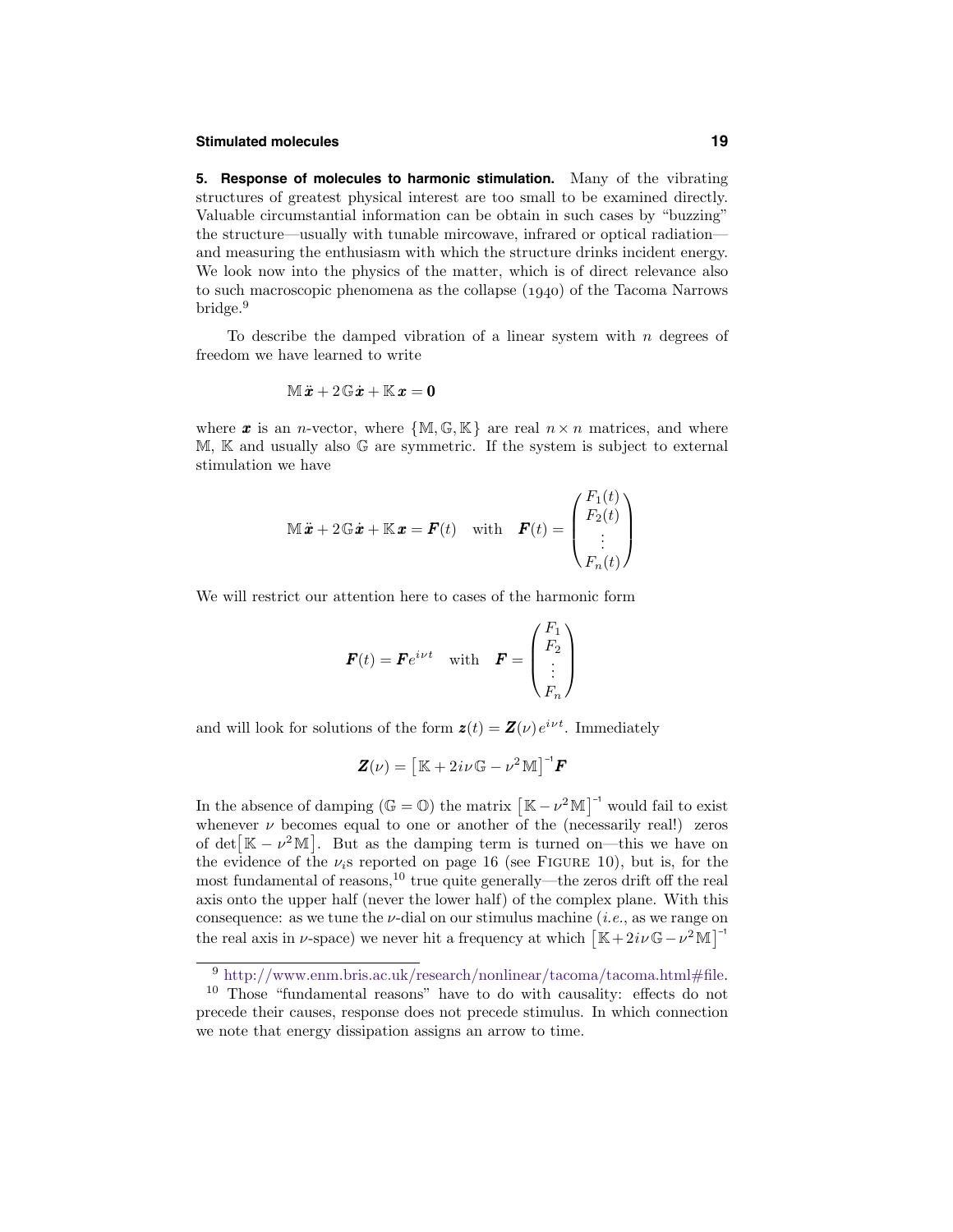

FIGURE 10: The complex zeros  $\{\nu_1, \nu_2, \nu_3, \nu_4\}$  encountered in our recent EXAMPLE are symmetrically positions on the upper half of the complex  $\nu$ -plane, and are in this respect—and for the most fundamental of reasons—quite typical.

blows up. Resolve  $\left[\mathbb{K} + 2i\nu\mathbb{G} - \nu^2\mathbb{M}\right]^{-1}$  into its real and imaginary parts

$$
\left[\mathbb{K} + 2i\nu\mathbb{G} - \nu^2 \mathbb{M}\right]^{-1} = \mathbb{S}(\nu) + i\mathbb{T}(\nu)
$$

where the symmetry of  $K$ ,  $\mathbb{G}$  and  $M$  is readily seen to imply that of the real matrices S and T. We conclude that harmonic stimulation  $\mathbf{F}$  cos  $\nu t$  of the system produces the harmonic response

$$
\boldsymbol{x}_{\nu}(t) = \left[ \mathbb{S}(\nu) \cos \nu t - \mathbb{T}(\nu) \sin \nu t \right] \boldsymbol{F} \tag{20}
$$

The energy of the system is given by

$$
E(t) = \frac{1}{2} \dot{\boldsymbol{x}}^{\mathsf{T}} \mathbb{M} \dot{\boldsymbol{x}} + \frac{1}{2} \boldsymbol{x}^{\mathsf{T}} \mathbb{K} \boldsymbol{x}
$$
  
=  $\frac{1}{2} \nu^2 \boldsymbol{F}^{\mathsf{T}} \left[ \sin^2 \nu t \cdot \mathbb{S} \mathbb{M} \mathbb{S} + \sin \nu t \cos \nu t \cdot (\mathbb{S} \mathbb{M} \mathbb{T} + \mathbb{T} \mathbb{M} \mathbb{S}) + \cos^2 \nu t \cdot \mathbb{T} \mathbb{M} \mathbb{T} \right] \boldsymbol{F}$   
+  $\frac{1}{2} \boldsymbol{F}^{\mathsf{T}} \left[ \cos^2 \nu t \cdot \mathbb{S} \mathbb{K} \mathbb{S} - \sin \nu t \cos \nu t \cdot (\mathbb{S} \mathbb{K} \mathbb{T} + \mathbb{T} \mathbb{K} \mathbb{S}) + \sin^2 \nu t \cdot \mathbb{T} \mathbb{K} \mathbb{T} \right] \boldsymbol{F}$ 

which ripples with frequency  $2\nu$ . Averaging over a period we get

$$
\langle E \rangle = \frac{1}{2} \nu^2 \mathbf{F}^\top \left[ \frac{1}{2} \text{SMS} + \frac{1}{2} \text{TMT} \right] \mathbf{F} + \frac{1}{2} \mathbf{F}^\top \left[ \frac{1}{2} \text{SKS} + \frac{1}{2} \text{TKT} \right] \mathbf{F}
$$
 (21)

which presents  $\langle E \rangle$  as a complicated function of  $\nu$ .

**EXAMPLE**: Consider the 2-particle system with

$$
\mathbb{M} = \begin{pmatrix} 1 & 0 \\ 0 & 1 \end{pmatrix}, \quad \mathbb{G} = \frac{1}{80} \begin{pmatrix} 9 & 1 \\ 1 & 9 \end{pmatrix}, \quad \mathbb{K} = \begin{pmatrix} 2 & -1 \\ -1 & 2 \end{pmatrix}
$$

Construct  $R[\nu] = K + 2i\nu\mathbb{G} - \nu^2 M$ , command

Solve [Det 
$$
[R[\nu]] = 0
$$
,  $\nu]/N$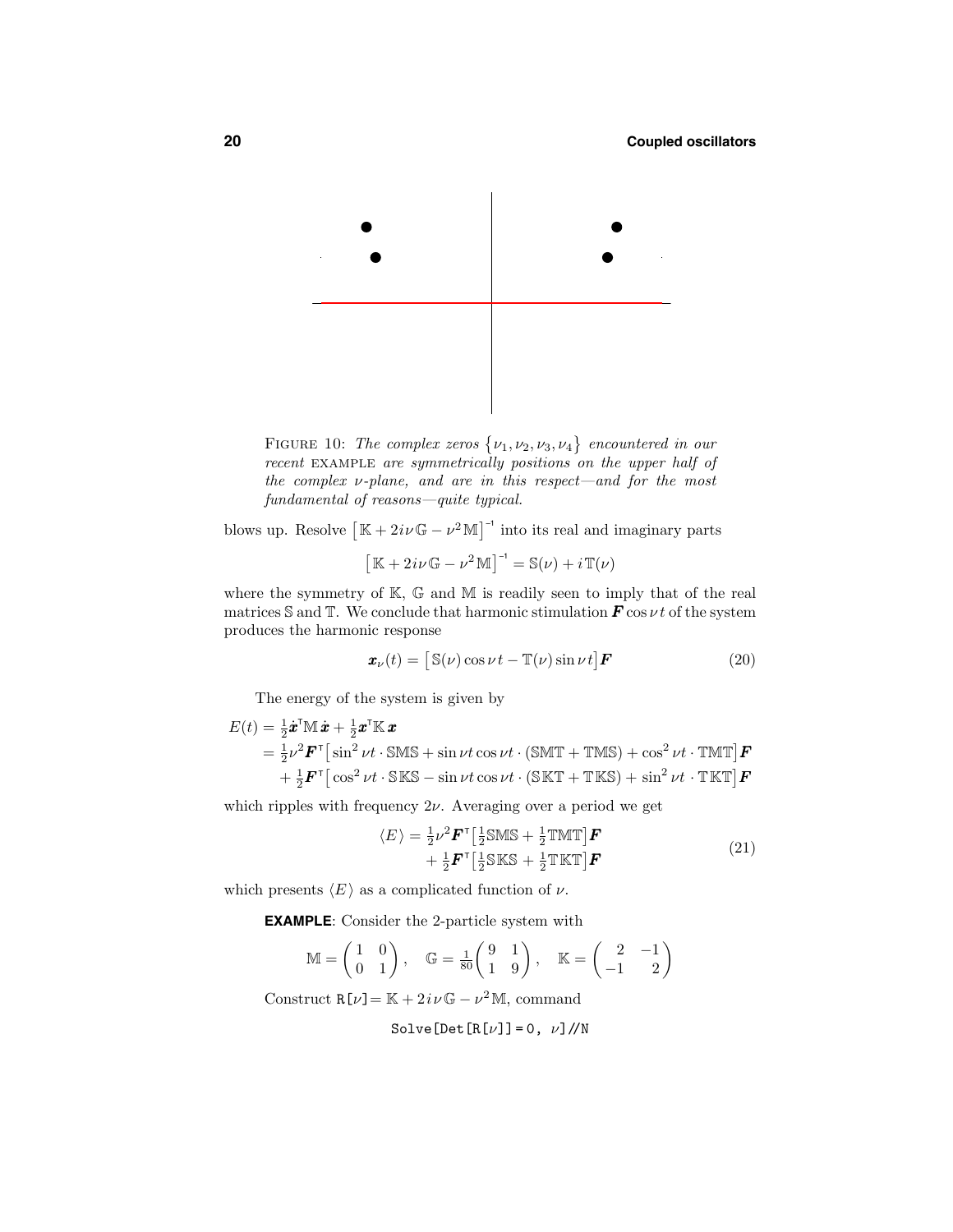#### **Stimulated molecules 21**

and get

$$
\nu_1 = \pm 0.992 + 0.125 i
$$
  

$$
\nu_2 = \pm 1.729 + 0.100 i
$$

[remark: I have concocted the example so as to make the real parts of these complex roots fairly widely spaced, and the imaginary parts relatively small.] Now enter serially the commands

```
Inverse[R[\nu]]ComplexExpand[%]
Re[%]
ComplexExpand[%]
Simplify[%]
S = \%T=-i(Inverse[R[v]]-S)//Simplify
```
One has only to execute these commands to discover why I have not committed the results to paper! Let us now, in the interest of simplicity, assume that the stimulus acts only upon particle  $#1$ :

$$
F = \left(\begin{array}{c} 1 \\ 0 \end{array}\right)
$$

Command

$$
\frac{1}{4}\nu^2
$$
Transpose[F].(S.M.S+T.M.T).F  
+
$$
\frac{1}{4}
$$
Transpose[F].(S.K.S+T.K.T).F//Simplify

and obtain

$$
\langle E \rangle_{\nu} = \frac{4000 + 1641\nu^2 - 3909\nu^4 + 1600\nu^6}{8(3600 - 9359\nu^2 + 8619\nu^4 - 3159\nu^6 + 400\nu^8)}
$$
(22)

which is plotted in FIGURE 11. It should be noted that the peaks occur at frequencies near the real parts of  $\nu_1$  and  $\nu_2$ , and are broad or narrow according as the imaginary part of the  $\nu_i$  in question is large or small. It would not be difficult, working from the unreported details, to speak quantitatively about the fact that the constituent "atoms," though they oscillate with the same frequency as the stimulus, move out of phase not only with the stimulus but also with each other.

It will also be appreciated that the information conveyed by such a spectrum is far less from definitive, in the sense that it is pretty obviously insufficient to permit one to reconstruct the matrices  $M$ ,  $\mathbb G$  and  $\mathbb K$  and on that basis to attempt to reconstruct the design of the molecule.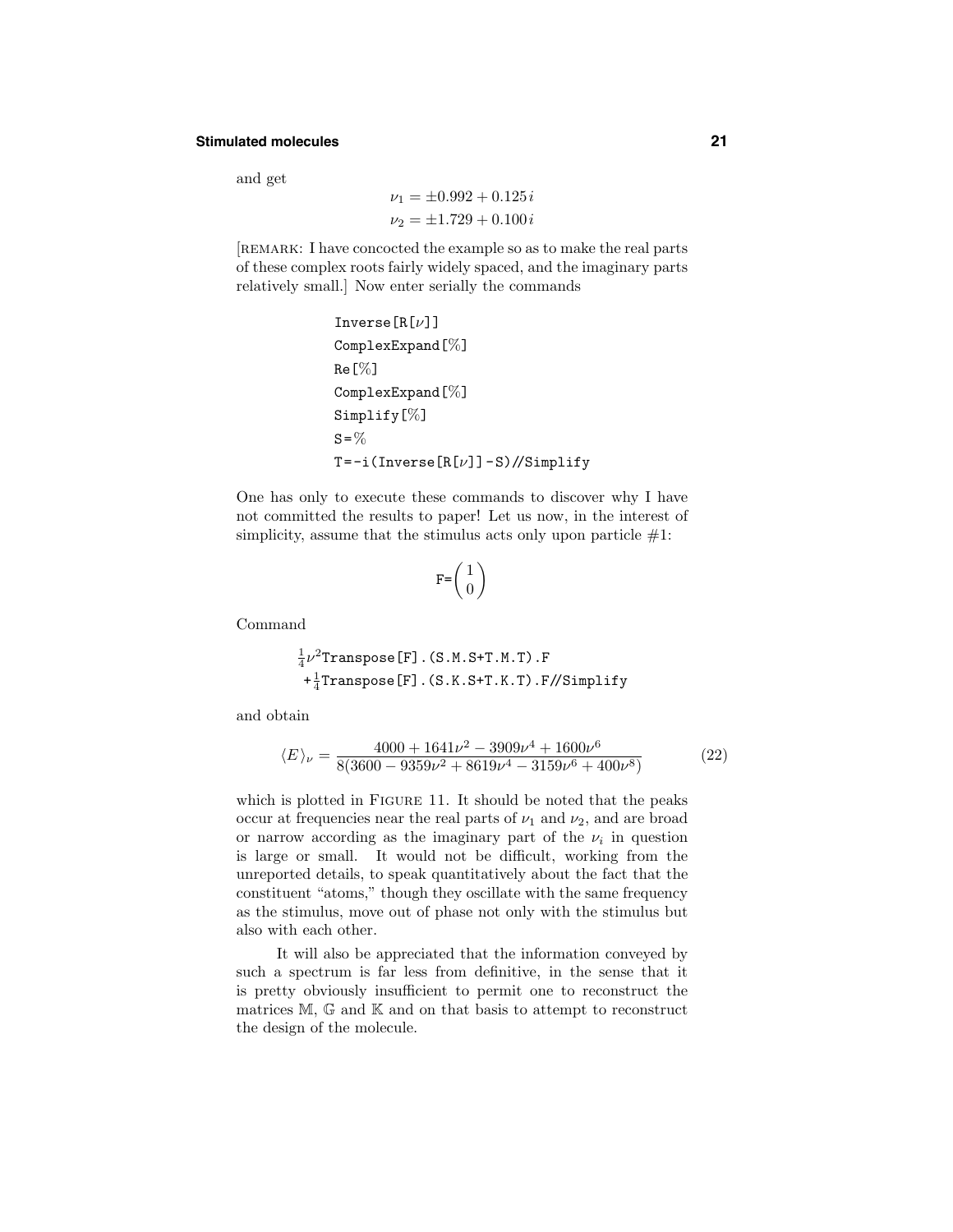

FIGURE 11: Graph of the molecular energy spectrum (22) that was latent in the most recent example. Specifically: one atom receives unit stimulus of frequency  $\nu$ ; the graph shows the  $\nu$ -dependence of the steady mean energy  $\langle E \rangle_{\nu}$  of the thus-stimulated molecule.

To summarize: The physical objects of interest move as described by the coupled linear equations of motion

$$
[\mathbb{M}\partial^2 + 2\mathbb{G}\partial + \mathbb{K}]\mathbf{x}(t) = \mathbf{F}(t)
$$
\n(23.1)

where the matrices are symmetric, and  $\partial \equiv \frac{d}{dt}$ . It is always possible to write

$$
\mathbb{W}[\mathbb{M}\partial^{2} + 2\mathbb{G}\partial + \mathbb{K}]\mathbb{W}^{-1} \cdot \mathbb{W}\mathbf{x}(t) = \mathbb{W}\mathbf{F}(t)
$$
  

$$
\downarrow \qquad \qquad \downarrow
$$
  

$$
[\tilde{\mathbb{M}}\partial^{2} + 2\tilde{\mathbb{G}}\partial + \tilde{\mathbb{K}}]\tilde{\mathbf{x}}(t) = \tilde{\mathbf{F}}(t)
$$
 (23.2)

If one of the matrices  $(\tilde{\mathbb{G}},$  let us say) is absent (because we have "turned of the damping") then one can always choose W in such a way that the remaining matrices are **diagonal**: the equations of motion will then be <u>uncoupled</u>, each presenting a copy of the equation

$$
[\tilde{m}_i \partial^2 + \tilde{k}_i] \tilde{x}_i(t) = \tilde{F}_i(t) \quad : \quad i = 1, 2, \dots, n \tag{24}
$$

familiar from the theory of single (driven but undamped) oscillators (see again §5 in Chapter 3). It becomes natural in such cases to write  $\tilde{\boldsymbol{x}}(t) = \sum_i \tilde{x}_i(t) \boldsymbol{e}_i$ and to speak of independently stimulated non-interactive "normal modes." But if all three matrices are present then we confront the full force of the fact that it is not in general possible to diagonalize three matrices simultaneously: it is, for that reason, generally not possible to decouple the equations of motion, and the "non-interactive mode" concept loses not only its utility but also its very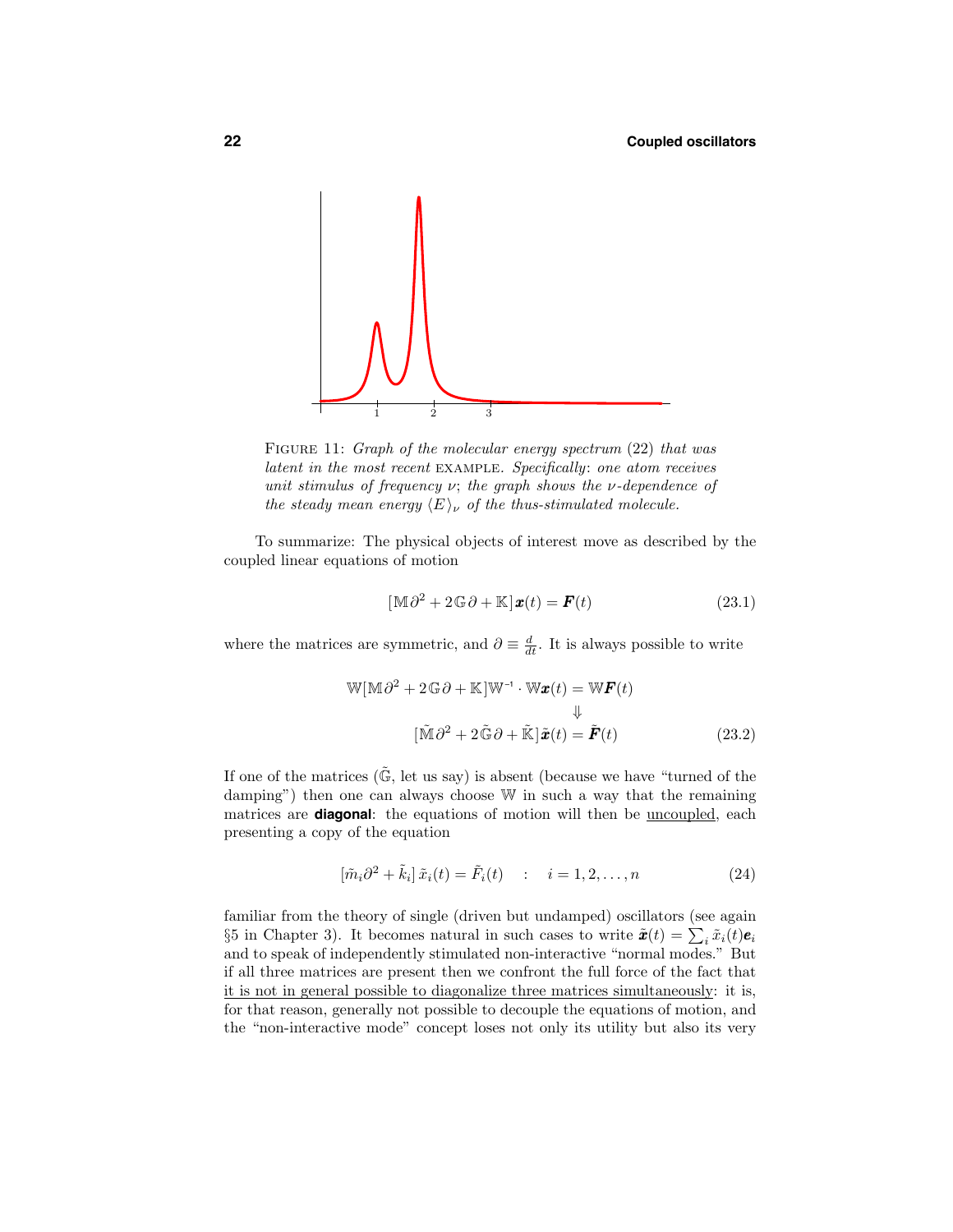#### **Stimulated molecules 23**

meaning. One might elect, in place of (24), to write

$$
[\tilde{m}_i \partial^2 + 2\tilde{g}_i \partial + \tilde{k}_i] \tilde{x}_i(t) = \tilde{F}_i(t) \quad : \quad i = 1, 2, \dots, n
$$

but to do so—to introduce "modal damping" parameters—is to assume that the system-matrices  ${M, G, K} can—exceptionally—be simultaneously diagonalized$ . . . and this is an assumption that would in most instances have no physical justification.<sup>11</sup> The method described just above proceeds, however, without reference either to matrix diagonalization or to the modal concept. And it works just as efficiently when the G term is present as when it is absent. To illustrate these points we look to a final

**EXAMPLE: The 3-atom crystal, revisited**: We look first, by way of orientation, to the

UNDAMPED CRYSTAL IN NATURAL COORDINATES We set both  $m$ and  $k$  equal to unity and have

$$
\mathbb{M} = \begin{pmatrix} 1 & 0 & 0 \\ 0 & 1 & 0 \\ 0 & 0 & 1 \end{pmatrix}, \quad \mathbb{G} = \begin{pmatrix} 0 & 0 & 0 \\ 0 & 0 & 0 \\ 0 & 0 & 0 \end{pmatrix}, \quad \mathbb{K} = \begin{pmatrix} 2 & -1 & 0 \\ -1 & 2 & -1 \\ 0 & -1 & 2 \end{pmatrix}
$$

We construct  $\mathbb{R}(\nu)$  and find that det  $\mathbb{R}(\nu)$  has roots

$$
\nu_1 = \pm 0.765
$$
  
\n
$$
\nu_2 = \pm 1.414
$$
  
\n
$$
\nu_3 = \pm 1.847
$$
\n(25.1)

Running this data through our algorithm we obtain

$$
\langle E \rangle_{\nu} = \frac{14 - 16\nu^2 - 9\nu^4 + 26\nu^6 - 13\nu^8 + 2\nu^{10}}{(2 - \nu^2)^2 (2 - 4\nu^2 + \nu^4)^2}
$$
(25.2)

when the stimulus vector has been taken to be

$$
\boldsymbol{F} = \begin{pmatrix} 1 \\ 0 \\ 0 \end{pmatrix}
$$

This spectrum is displayed as Figure 12A. From (14) we are led to the observation that

$$
\mathbb{W}\,\mathbb{K}\,\mathbb{W}^{-1} = \begin{pmatrix} 2 - \sqrt{2} & 0 & 0 \\ 0 & 2 & 0 \\ 0 & 0 & 2 + \sqrt{2} \end{pmatrix} \equiv \begin{pmatrix} k_1 & 0 & 0 \\ 0 & k_2 & 0 \\ 0 & 0 & k_3 \end{pmatrix}
$$

 $11$  This train of thought is developed in the final pages of SECOND COURSE IN CLASSICAL MECHANICS  $(2004)$ , Chapter 3, §10.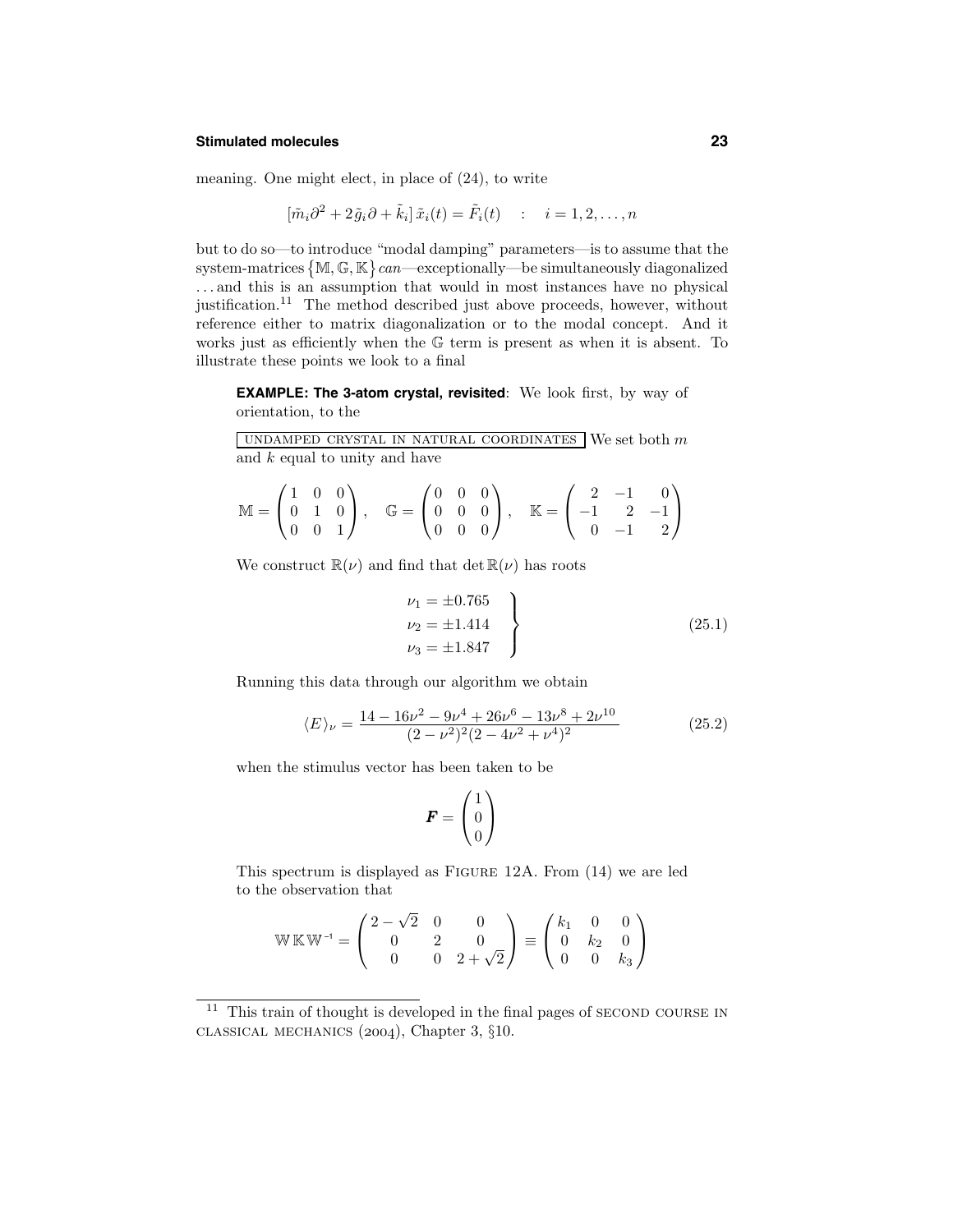

FIGURE 12A: Graph of the undamped spectrum  $(25.2)$ . The singularities stand at the frequencies  $(25.1)$ .

where

$$
\mathbb{W} = \frac{1}{2} \begin{pmatrix} 1 & -\sqrt{2} & 1 \\ +\sqrt{2} & 0 & -\sqrt{2} \\ 1 & +\sqrt{2} & 1 \end{pmatrix}
$$

is a proper rotation matrix:  $W^{-1} = W^{T}$  and  $\det W = 1$ . In the present instance it is the matrix that describes how natural coordinates must be combined to produce modal coordinates.

weak modal damping in natural coordinates All matrices of the form

$$
\mathbb{G} = \mathbb{W}^{-1} \begin{pmatrix} g_1 & 0 & 0 \\ 0 & g_2 & 0 \\ 0 & 0 & g_3 \end{pmatrix} \mathbb{W}
$$

can—by contrivance—be diagonalized simultaneously with M and K, and therefore achieve what I have called "modal damping." Setting  $g_1 = \frac{1}{8}$ ,  $g_2 = \frac{1}{12}$  and  $g_3 = \frac{1}{10}$  we find

$$
\nu_1 = \pm 0.758 + 0.100 i \n\nu_2 = \pm 1.412 + 0.083 i \n\nu_3 = \pm 1.844 + 0.125 i
$$
\n(25.3)

and are led to the spectrum shown in Figure 12B, the analytical description of which is much too complicated to write out. Notice that

```
imaginary part of \nu_1 = g_3iimaginary part of \nu_2 = g_2 iimaginary part of \nu_3 = g_1 i
```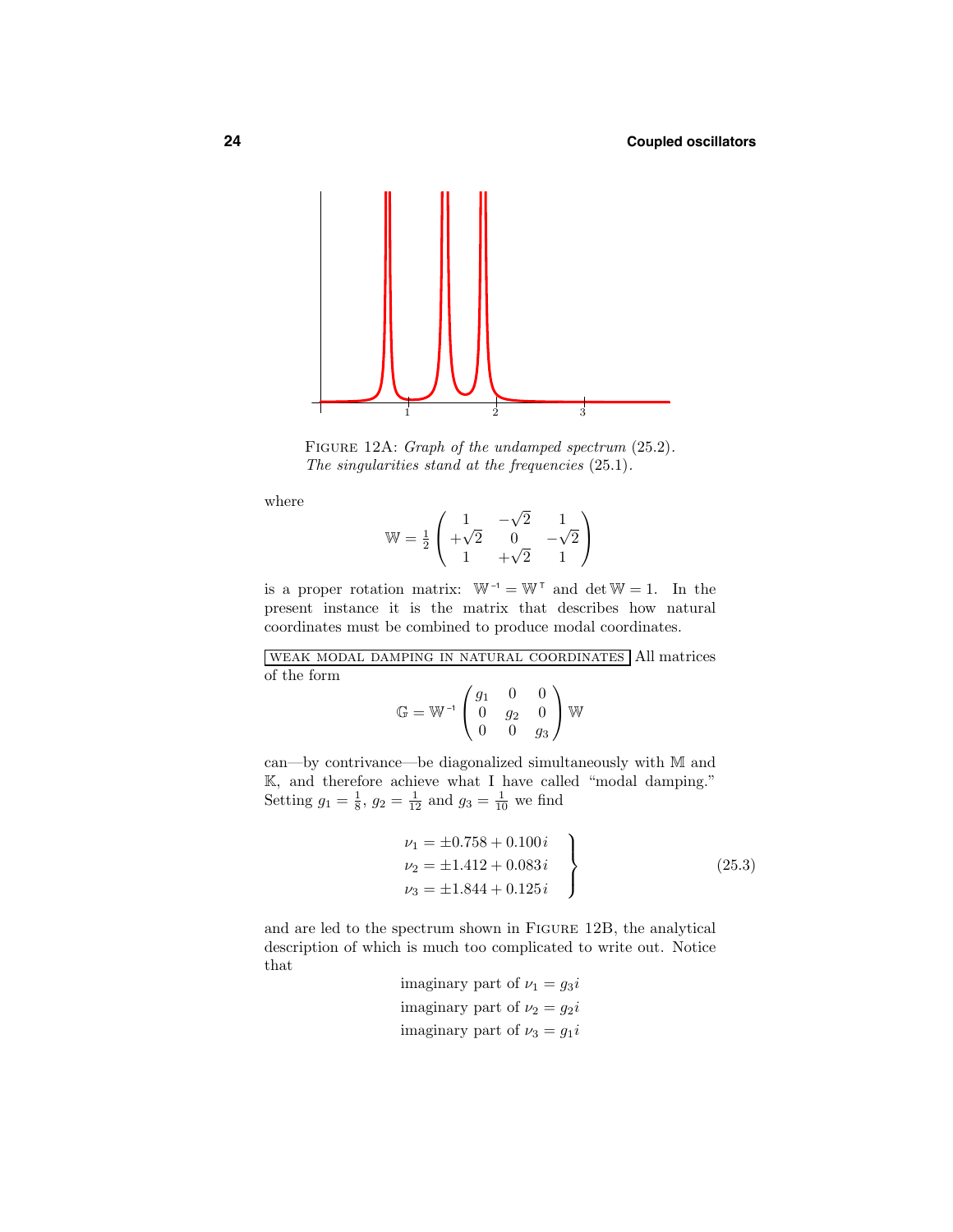

Figure 12B: Graph of the modally damped spectrum developed in the text. The peaks stand at the slightly depressed frequencies (25.3).



FIGURE 12C: Graph of the non-modally damped energy spectrum developed in the text. Imaginary parts of the  $\nu_i$  can no longer be described in a simple way.

non-modal damping in natural coordinates Matrices of the form

$$
\mathbb{G} = \mathbb{W}^{-1} \begin{pmatrix} g_1 & h_3 & h_2 \\ h_3 & g_2 & h_1 \\ h_2 & h_1 & g_3 \end{pmatrix} \mathbb{W}
$$

—by contrivance—cannot be diagonalized simultaneously with  $M$ and  $K$ , and therefore achieve what I call "non-modal damping." Retaining the former values of  $g_1 = \frac{1}{8}$ ,  $g_2 = \frac{1}{12}$  and  $g_3 = \frac{1}{10}$ , we set